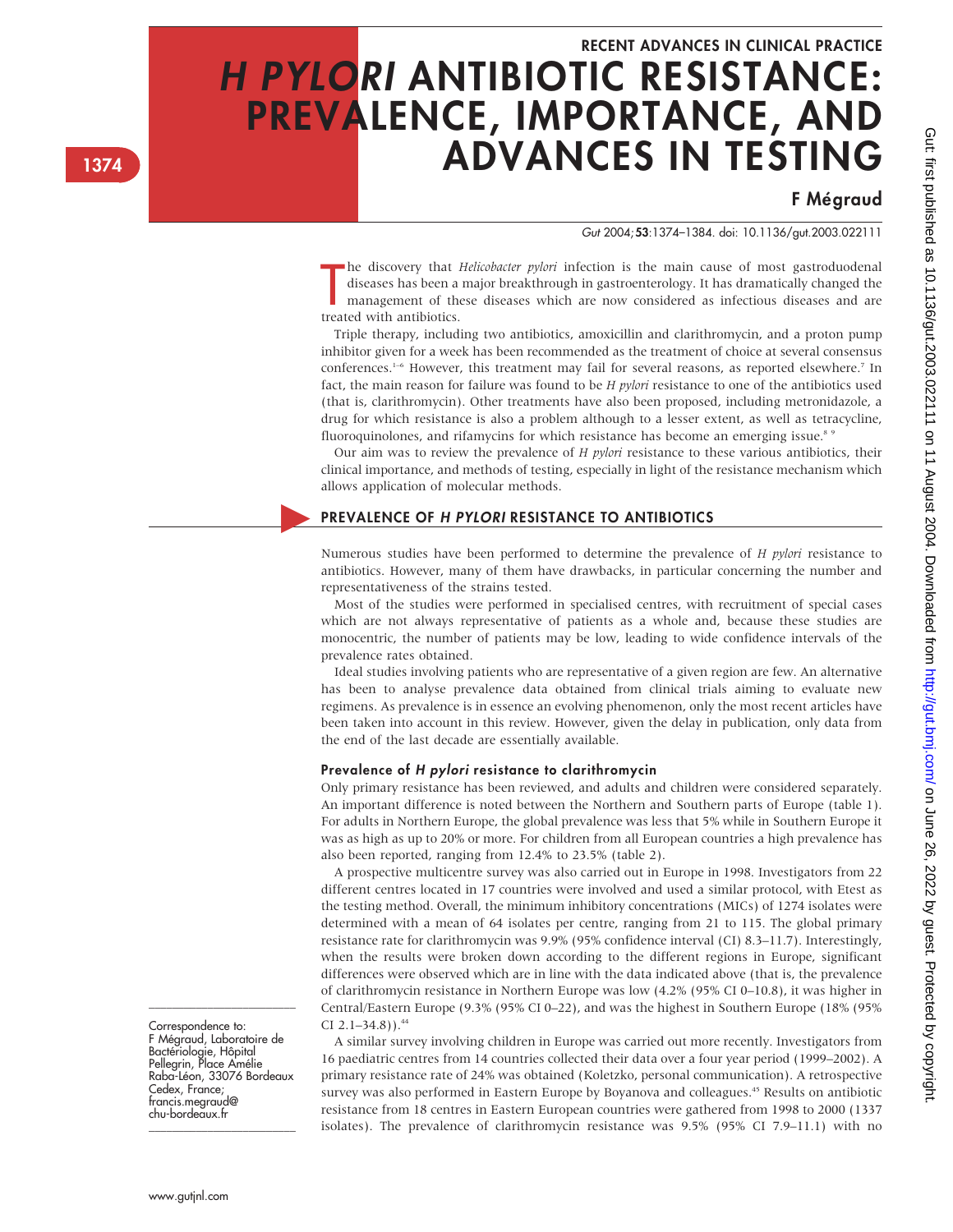Table 1 Primary resistance of Helicobacter pylori to clarithromycin, metronidazole, tetracycline, and amoxicillin in adults in different parts of the world

|                    |              |                  |                      | No of             | Clari <sup>R</sup><br>global |               | <b>Metro<sup>R</sup></b><br>qlobal |               | Tetra <sup>R</sup><br>qlobal | Amoxi <sup>R</sup><br>global |                                   |
|--------------------|--------------|------------------|----------------------|-------------------|------------------------------|---------------|------------------------------------|---------------|------------------------------|------------------------------|-----------------------------------|
| Country            | <b>Years</b> | Type of<br>study | Method<br>of testing | strains<br>tested | prevalence<br>(%)            | 95% CI        | prevalence<br>$(\%)$               | 95% CI        | (%)                          | prevalence prevalence<br>(%) | <b>Reference</b>                  |
| Europe             |              |                  |                      |                   |                              |               |                                    |               |                              |                              |                                   |
| <b>Bulgaria</b>    | $96 - 98$    | <b>TriC</b>      | <b>DD</b>            | $103*$            | 8.7                          | $4.1 - 15.9$  | <b>ND</b>                          |               | <b>ND</b>                    | <b>ND</b>                    | Boyanova <sup>10</sup>            |
| Croatia            | 2001         | MonoC            | Etest                | 196               | 8                            | $4.7 - 12.9$  | 33                                 | $26.6 - 4.02$ | <b>ND</b>                    | $\mathbf{0}$                 | Bago <sup>11</sup>                |
| France             | $96 - 99$    | MultiC           | <b>AD</b>            | 659               | 15                           | $12.4 - 18.0$ | 31.5                               | $28.0 - 35.3$ | <b>ND</b>                    | $\overline{0}$               | Mégraud <sup>12</sup>             |
| Germany            | $95 - 00$    | MonoC            | Etest                | 1644              | 2.2                          | $1.5 - 3.0$   | 26.2                               | $24.1 - 28.4$ | $\overline{0}$               | $\overline{0}$               | Wolle <sup>13</sup>               |
| Germany            | $95 - 96$    | MultiC           | Etest                | 188               | $\overline{4}$               | $1.9 - 8.2$   | 32                                 | $25.3 - 39.1$ | <b>ND</b>                    | <b>ND</b>                    | D <sub>ammann</sub> <sup>14</sup> |
| Italy (Central)    | $98 - 02$    | MonoC            | <b>AD</b>            | 406               | 23.4                         | $19.4 - 27.8$ | 36.7                               | $32.0 - 41.6$ | <b>ND</b>                    | 0.2                          | Toracchio <sup>15</sup>           |
| Italy (North)      | 99           | MultiC           | Etest                | 167               | 1.8                          | $0.4 - 5.2$   | 14.9                               | $9.9 - 21.3$  | <b>ND</b>                    | $\overline{0}$               | Pilotto <sup>16</sup>             |
| <b>Netherlands</b> | $97 - 98$    | MultiC           | Etest                | 231               | 1.7                          | $0 - 3.4$     | 21.2                               | $16.1 - 27.1$ | $\mathbf{0}$                 | $\mathbf 0$                  | Debets-Ossenkopp <sup>17</sup>    |
| Portugal           | $90 - 99$    | <b>TriC</b>      | <b>Etest</b>         | 132               | 22                           | $15.2 - 30.0$ | 34.1                               | $26.1 - 42.8$ | $\mathbf{O}$                 | $\mathbf 0$                  | Cabrita <sup>18</sup>             |
| Spain              | $95 - 98$    | MonoC            | Etest                | 235               | 12.9                         | $8.7 - 17.7$  | 23.5                               | $18.1 - 29.3$ | 0.7                          | $\mathbf 0$                  | Cuchi Burgos <sup>19</sup>        |
| Sweden             | $97 - 98$    | MultiC           | <b>AD</b>            | 203               | 2.9                          | $1.1 - 6.3$   | 26.1                               | $20.2 - 32.6$ | <b>ND</b>                    | $\mathbf 0$                  | Mégraud <sup>20</sup>             |
| <b>UK</b>          | $94 - 99$    | MonoC            | <b>DD</b>            | 1064              | $4.4+$                       | $3.3 - 5.8$   | 40.3                               | $37.4 - 43.3$ | 0.5                          | $\mathbf 0$                  | Parsons <sup>21</sup>             |
| <b>UK</b>          | $95 - 98$    | MonoC            |                      | 843               | 3.9                          | $2.7 - 5.5$   | 36                                 | $32.7 - 39.3$ | <b>ND</b>                    | 0.4                          | Teare $^{22}$                     |
| North America      |              |                  |                      |                   |                              |               |                                    |               |                              |                              |                                   |
| Mexico             | $95 - 97$    | MonoC            | <b>Etest</b>         | 144               | 25                           | 18.2-32.9     | 76.3                               | $68.6 - 83.1$ | <b>ND</b>                    | $0+$                         | Torres <sup>23</sup>              |
| <b>USA</b>         | $93 - 99$    | MultiC           | <b>AD</b>            | 3439              | 10.6                         | $9.6 - 11.7$  | 21.6                               | $20.2 - 23.0$ | <b>ND</b>                    | 0.08                         | Osato <sup>24</sup>               |
| <b>USA</b>         | $98 - 99$    | MultiC           | <b>AD</b>            | 422               | 12                           | $9.1 - 15.6$  | <b>ND</b>                          |               | <b>ND</b>                    | $\mathbf{O}$                 | Laine $^{25}$                     |
| <b>USA</b>         | $00 - 01$    | MultiC           | <b>AD</b>            | 106               | 12.2                         | $6.7 - 20.0$  | 33.9                               | $25.0 - 43.8$ | <b>ND</b>                    | <b>ND</b>                    | Laine <sup>26</sup>               |
| South America      |              |                  |                      |                   |                              |               |                                    |               |                              |                              |                                   |
| <b>Brazil</b>      | $96 - 00$    |                  | <b>AD</b>            | 203               | 9.8                          | $6.1 - 14.8$  | 53                                 | $46.1 - 60.2$ | <b>ND</b>                    | <b>ND</b>                    | Prazeres-Magalhaes <sup>27</sup>  |
| Middle East        |              |                  |                      |                   |                              |               |                                    |               |                              |                              |                                   |
| Iran               | 02           | <b>BiC</b>       | <b>DD</b>            | 120               | 17                           | $10.5 - 24.6$ | <b>ND</b>                          |               | <b>ND</b>                    | <b>ND</b>                    | Mohammadi <sup>28</sup>           |
| <b>Israel</b>      | $00 - 01$    | MonoC            | Etest                | 110               | 8.2                          | $3.8 - 15.0$  | 38.2                               | $29.1 - 47.9$ | $\Omega$                     | 0.9                          | S <sub>amra</sub> <sup>29</sup>   |
| <b>Far East</b>    |              |                  |                      |                   |                              |               |                                    |               |                              |                              |                                   |
| Hong Kong          | $97 - 01$    | MonoC            | <b>DD</b>            | 991               | 4.5                          | $3.3 - 6.0$   | 29                                 | $26.3 - 32.0$ | 0.5                          | 0.3                          | Ling <sup>30</sup>                |
| Japan              | $95 - 00$    | MonoC            | <b>AD</b>            | 593               | 11                           | $8.6 - 13.8$  | 9                                  | $6.8 - 11.5$  | <b>ND</b>                    | 0.3                          | Perez Aldana <sup>31</sup>        |
| Japan              | $96 - 99$    | <b>BiC</b>       | <b>AD</b>            | 388               | 12.9                         | $9.7 - 16.6$  | 12.4                               | $9.3 - 16.1$  | <b>ND</b>                    | $\mathbf 0$                  | Kato <sup>32</sup>                |
| Korea              | $94 - 99$    | <b>BiC</b>       | <b>AD</b>            | 456               | 5.9                          | $3.9 - 8.5$   | 40.6                               | $36.0 - 45.2$ | 5.3                          | $\mathbf{O}$                 | Kim <sup>33</sup>                 |
| Korea              | $96 - 00$    | MonoC            | <b>BD</b>            | 224               | 5.4                          | $2.8 - 9.2$   | 41.9                               | $35.4 - 48.7$ | <b>ND</b>                    | <b>ND</b>                    | Eun <sup>34</sup>                 |
| Singapore          | $93 - 96$    | MonoC            |                      | 459               | <b>ND</b>                    |               | 62.7                               | $58.1 - 67.2$ | <b>ND</b>                    | <b>ND</b>                    | Teo <sup>35</sup>                 |
| Singapore          | 02           | MonoC            | <b>AD</b>            | 120               | <b>ND</b>                    |               | 31.7                               | $23.5 - 40.8$ | <b>ND</b>                    | <b>ND</b>                    | Lui <sup>36</sup>                 |
| New Zealand        | $93 - 98$    | MonoC            | <b>DD</b>            | 225               | 6.8                          | $3.8 - 10.8$  | 32                                 | $26.0 - 38.5$ | <b>ND</b>                    | <b>ND</b>                    | Fraser <sup>37</sup>              |

Data from studies including more than 100 strains published during the last five years.

\*Includes 42 children.

Transient resistance was observed in 19% of the strains. `Clarithromycin susceptibility performed on 812 strains only.

DD, disk diffusion method; AD, agar dilution method; BD, broth dilution method; ND, not determined; 95% CI, 95% confidence interval; C, centre.

Clari<sup>R</sup>, clarithromycin resistant; Metro<sup>R</sup>, metronidazole resistant; Tetra<sup>R</sup>, tetracycline resistant; Amoxi<sup>R</sup>, amoxicillin resistant.

significant difference between the different countries. Outside Europe, the prevalence of clarithromycin resistance tends to be lower. A systematic review of the studies performed in Canada before the year 2000 estimated resistance to be less than 4%.<sup>46</sup> However, it has already reached 10–15% in the USA based on data from clinical trials and regardless of the region. In the Middle East, a prevalence of 5.4% in Israel<sup>29</sup> and 17% in Iran<sup>28</sup> have been reported. In the Far East, the prevalence is higher in Japan (11–12%) than in Hong Kong (4.5%) and Korea (5–6%) (table 1).

Most of the studies provide data over several years and therefore it is possible to see the evolution of resistance.

However, the number of strains per year is usually low, so only a trend can be considered, and this trend is towards an increased prevalence over time.

The essential risk factor for clarithromycin resistance is previous consumption of macrolides,<sup>12 18</sup> and if resistance is higher in children it is because there was increased prescription of these drugs, notably in children during the last decade essentially for respiratory tract infections. A study in Japanese families showed that despite the fact that the children's strains were usually identical to one parent strain by molecular fingerprinting, the children's strains often became clarithromycin resistant after clarithromycin

|                      | Table 2 Primary resistance of Helicobacter pylori to clarithromycin, metronidazole, and amoxicillin in children in Europe |                  |                            |                |                                         |               |                                                   |               |                                                   |                                     |
|----------------------|---------------------------------------------------------------------------------------------------------------------------|------------------|----------------------------|----------------|-----------------------------------------|---------------|---------------------------------------------------|---------------|---------------------------------------------------|-------------------------------------|
| <b>Country Years</b> |                                                                                                                           | Type of<br>study | Method of No of<br>testing | <b>strains</b> | Clari <sup>R</sup><br>prevalence<br>(%) | 95% CI        | Metro <sup>R</sup><br>prevalence<br>$\frac{1}{2}$ | 95% CI        | Amoxi <sup>R</sup><br>prevalence<br>$\frac{1}{2}$ | Reference                           |
| Austria              | 1997-2000                                                                                                                 | <b>BiC</b>       | Etest                      | 117            | 20.3                                    | $13.6 - 29$   | 16                                                | $10.1 - 24.2$ | $\Omega$                                          | $C$ rone $38$                       |
| Belgium              | 1989-2000                                                                                                                 | MonoC            | DD                         | 555            | 16                                      | $13.1 - 19.4$ | 18                                                | $14.9 - 21.5$ | $\Omega$                                          | Bontems <sup>39</sup>               |
| Bulgaria             | 2000-2001                                                                                                                 | <b>MonoC</b>     | <b>AD</b>                  | 115            | 12.4                                    | $6.8 - 19.6$  | 15.8                                              | $9.5 - 23.6$  | $\Omega$                                          | Boyanova <sup>40</sup>              |
| France               | 1994–1999                                                                                                                 | MonoC            | <b>E</b> test              | 150            | 21                                      | $15.1 - 28.8$ | 43                                                | $35.3 - 51.7$ | $\Omega$                                          | Kalach <sup>41</sup>                |
| Poland               | 1998-2000                                                                                                                 | <b>MonoC</b>     | <b>AD</b>                  | 98             | 23.5                                    | $15.5 - 33.1$ | <b>ND</b>                                         |               | <b>ND</b>                                         | Dzierzanowska-Fangrat <sup>42</sup> |
| Spain                | 1991–1999                                                                                                                 | MonoC            | <b>AD</b>                  | 246            | 21.1                                    | $16.2 - 26.8$ | -23                                               | $18.0 - 29.0$ | $\Omega$                                          | Lopez $Brea43$                      |

Data from studies including more than 100 patients published during the last five years.

Clari<sup>R</sup>, clarithromycin resistant; Metro<sup>R</sup>, metronidazole resistant; Amoxi<sup>R</sup>, amoxicillin resistant.

DD, disk diffusion method; AD, agar dilution method; ND, not determined; 95% CI, 95% confidence interval; C, centre.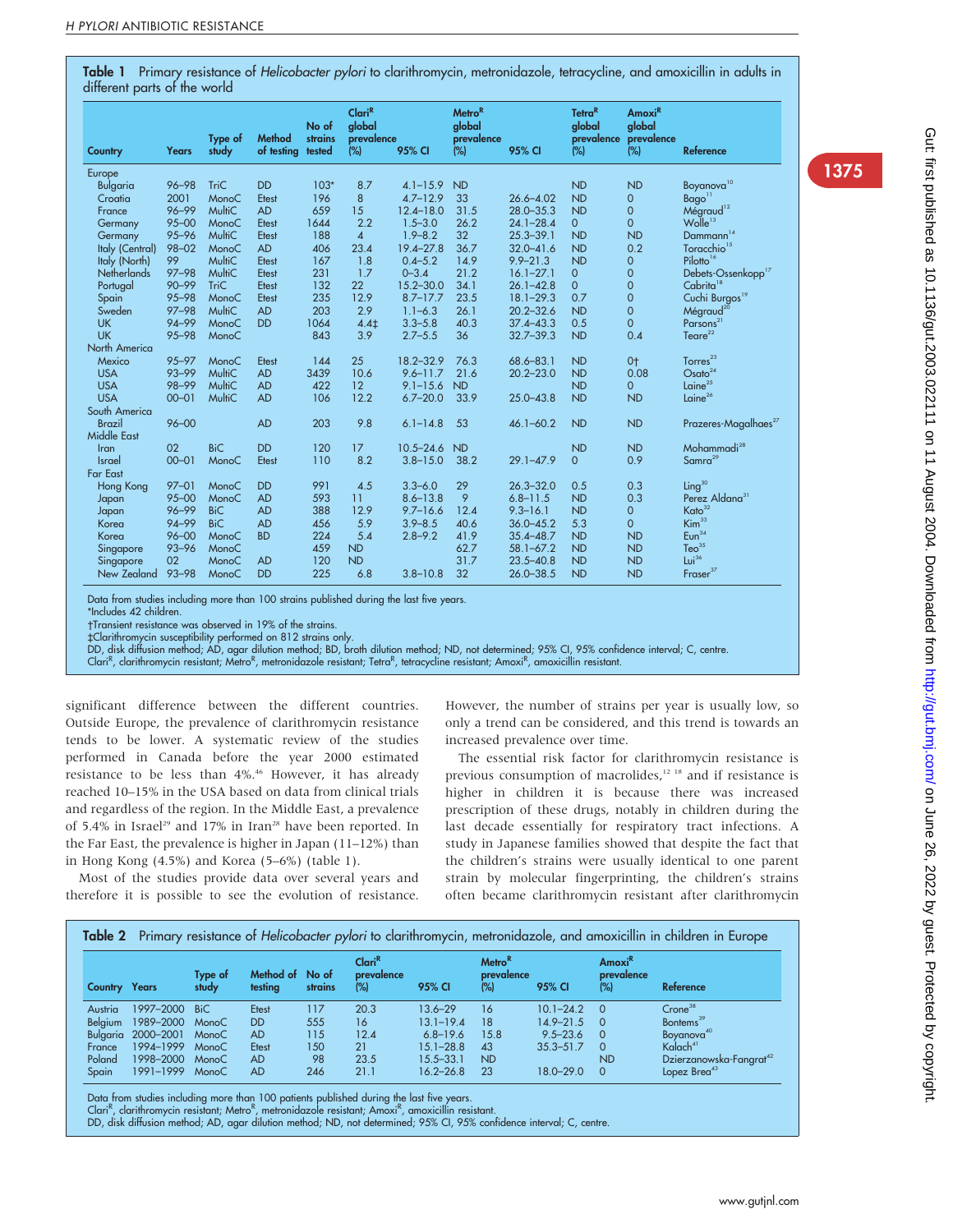treatment.47 No association with age was noted in adults in most studies or significant regional differences in a large country such as the USA. Interestingly, some studies compared macrolide consumption and the ensuing resistance in the corresponding countries over the years. For example, emergence of resistance to clarithromycin in Estonia in 1998 followed introduction of this drug in 1997.<sup>48</sup> In Japan, clarithromycin consumption multiplied by four between 1993 and 2000, and this led to a fourfold increase in clarithromycin resistance.<sup>31</sup> However, this was not case in the Netherlands; despite a threefold increase in clarithromycin prescriptions between 1993 and 1997, there was no significant increase in macrolide resistance.<sup>17</sup> This fact could be explained by the prudent use of antibiotics in this country. Indeed, when a comparison of antibiotic consumption was made in countries in the European Community, the Dutch had the lowest consumption.<sup>49</sup> Considering macrolide consumption evaluated in this last study in specific European regions, a perfect correlation could be made with the prevalence of clarithromycin resistance observed in the multicentre study of Glupczynski and colleagues.<sup>44</sup>

Although it is recognised that there is in vitro cross resistance between all macrolides, it is not clear whether all macrolides have the same potential to select resistant strains in vivo, depending on their diffusion in the gastric mucosa. Theoretically, based on in vitro data, when clarithromycin is present in the gastric mucosa at subinhibitory concentrations, it may select resistant strains. However, for other macrolides which may not even reach such a subinhibitory concentration, there is often little impact on the resistance selection process. With clarithromycin, in the case of treatment failure, emergence of resistance occurs in at least two thirds of strains.<sup>50</sup> This is not the case with azithromycin. In a French study, the rate of secondary resistance was only 23% after azithromycin therapy despite a high failure rate  $(62\%)$ .<sup>51</sup> The impact of erythromycin on selection of resistant strains may be more important. In Iran, the clarithromycin resistance rate is already 17% even though this drug has not been introduced in this country but erythromycin is used.<sup>28</sup> A similar situation was observed in France in 1993 (that is, an H pylori clarithromycin resistance rate of 8% was already noted probably due to the intense use of macrolides (erythromycin, josamycin, etc.) during the previous decade.52

Most studies did not mention any difference in prevalence according to the patient's disease status, with the exception of two French studies and one in Germany. Firstly, in our prospective study on antimicrobial resistance, while the risk of harbouring a resistance strain for patients with non-ulcer dyspepsia (NUD) or other diseases was 1, it was only 0.08 (95% CI 0.011-0.66) for those with peptic ulcer disease.<sup>12</sup> Similar results were observed when risk factors for failure of H pylori therapy in all of the French clinical trials were studied.<sup>53</sup> In the subsample on which clarithromycin susceptibility was performed, strains from 5.6% of peptic ulcer patients were resistant compared with 16.7% of strains from NUD patients ( $p = 0.0005$ ). The same observation was made in Germany.<sup>54</sup> This could be related to the fact that virtually all of the peptic ulcer disease patients were infected with cag positive strains versus only half of the NUD patients, and these strains may be easier to eradicate,<sup>55</sup> possibly because their generation time is shorter or because they may be in closer contact with cells and therefore more accessible to the antibiotic. Another possibility is that NUD patients are simply greater consumers of antibiotics; in a Croatian study, for example, after multiple treatments of these two groups of patients, the prevalence of resistance was significantly higher in NUD patients.<sup>56</sup>

Another controversial point is the stability of the point mutation leading to resistance. Indeed, there are only a few positions, especially in domain V of the 23S rDNA, where mutations are found and where they change the spatial configuration of the ribosome, while mutations at other spots probably lead to non-viable organisms.<sup>57</sup> It was nevertheless possible to obtain some other mutants in vitro.<sup>58</sup> The key question lies in the impact of the mutations on the fitness of the bacterium. It is clear that if the mutation has a biological cost, it will not be maintained when selection pressure stops. In two studies, resistant mutants were followed after subculture in vitro as well as at different time points in vivo but resistance remained.<sup>59 60</sup> However, others claim that clarithromycin resistance is not stable over the long term.<sup>61</sup>

The point mutation involved in resistance is interesting to consider. Its determination was made by polymerase chain reaction-restriction fragment length polymorphism (PCR-RFLP) or sequencing in 12 studies (table 3). The most frequent mutation was A2143G (69.8%) but its prevalence varied from 53% to 95%, followed by A2142G (11.7%) and A2142C (2.6%). This last mutation is probably underestimated because the relevant restriction enzyme to detect it was not used in most of the studies. However, one study reported

| Country                    | No of<br><b>strains</b><br>tested | A2143G<br>(No (%)) | A2142G<br>(No (%)) | A2142C<br>(No (%)) | <b>T2717C</b><br>(No (%)) | No detection<br>$(\%)$ | Reference                               |
|----------------------------|-----------------------------------|--------------------|--------------------|--------------------|---------------------------|------------------------|-----------------------------------------|
| Germany (adults)           | 16                                | 9(52.7)            | 3(16)              |                    |                           | 4(11)                  | Wolle <sup>13</sup>                     |
| <b>Italy</b>               | 12                                |                    |                    |                    | 7(58.3)                   | 5(41.6)                | Fontana <sup>62</sup>                   |
| Poland (children)          | 23                                | 16 (69.5)          | 4(17.3)            | 2(8.6)             |                           | 1(4.3)                 | Dzierzanowska-Fangrat <sup>42</sup>     |
| Spain (children)           | 28                                | 23(82.1)           | 2(7.1)             |                    |                           | 3(10.7)                | Alarcon <sup>63</sup>                   |
| European multicentre study | 10                                | 7(70)              | 2(20)              |                    |                           | 1(10)                  | Mégraud <sup>19</sup>                   |
| Brazil                     | 19                                | 14 (73.6)*         | 3(18.7)            |                    |                           | 2(10.5)                | Prazeres-Magalhaes <sup>27</sup>        |
| Hong Kong                  | 23                                | 22 (95.6)          | 1(4.3)             |                    |                           |                        | $\mathsf{Linq}^{\scriptscriptstyle 30}$ |
| Iran                       | 20                                | 15(75)             | 1(5)               | 3(15)              |                           | 1(5)                   | Mohammadi <sup>42</sup>                 |
| Japan                      | 12                                | 11 (92)            |                    |                    |                           | (8)                    | Kato <sup>32</sup>                      |
| Japan                      | 9                                 | 2(22.2)            | 6(66.6)            |                    |                           | 1(11.1)                | Umegaki <sup>64</sup>                   |
| Korea                      | 12                                | 8(66.6)            |                    |                    |                           | $4(33.3)**$            | Kim <sup>65</sup>                       |
| Taiwan                     | 12                                | 10(83.3)           | 1(8.3)             |                    |                           | 1(8.3)                 | Yang <sup>66</sup>                      |
| Total                      | 196                               | 137 (69.8%)        | 23 (11.7%)         | 5(2.6%)            | 7(3.6%)                   | 24 (12.2%)             |                                         |

\*Two strains also harboured the A2142G mutation.

\*\*These four strains had a T2182C mutation.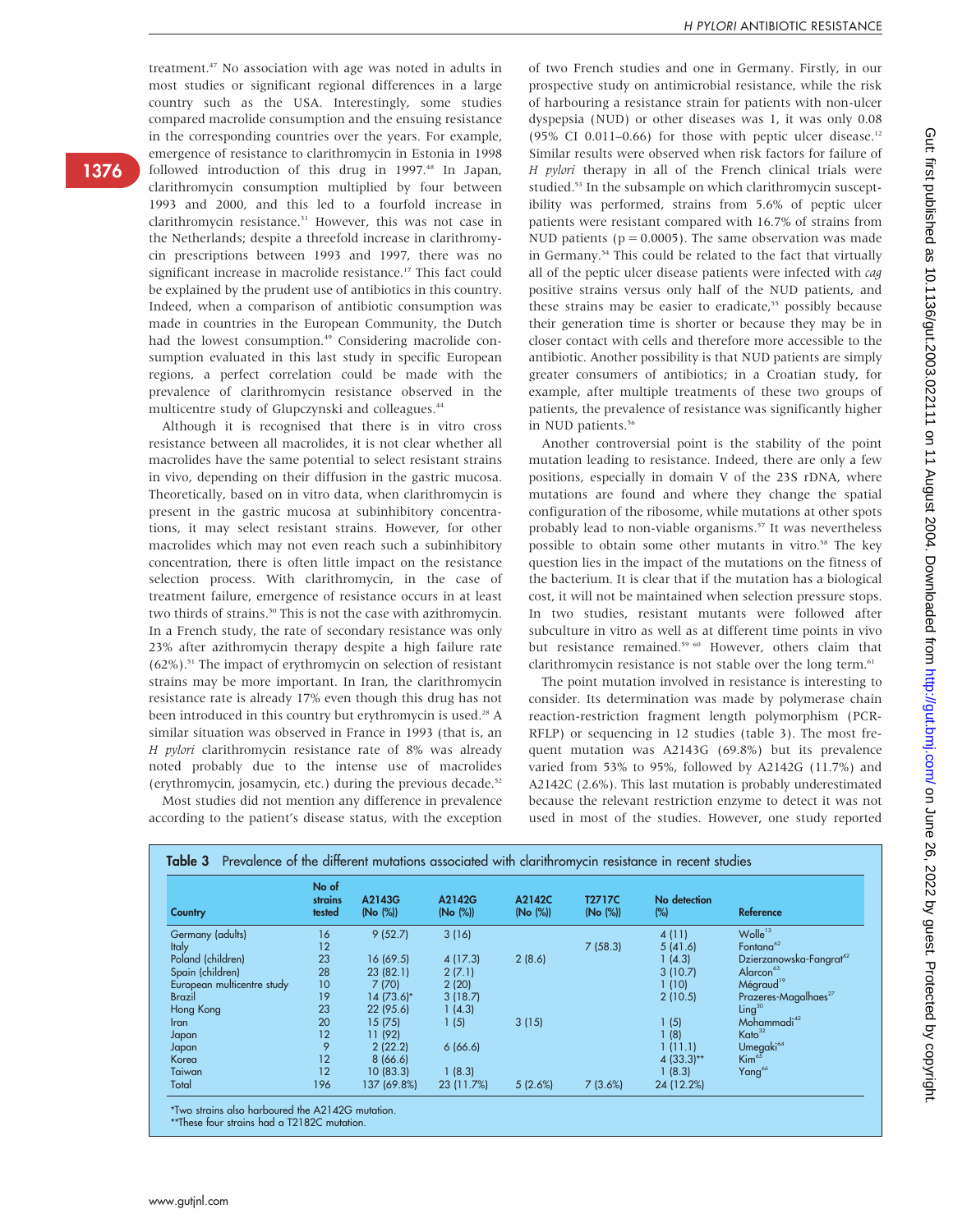1377

completely different results (that is, seven cases of a new mutation T2717C associated with a low MIC (1 mg/l) and five cases where no mutation was found). Such results warrant confirmation.

While there are differences in MICs between strains harbouring these different mutations, A2142G being the highest, the clinical relevance appears to be minimal.

#### Prevalence of H pylori resistance to amoxicillin

In all of the surveys reported in table 1, resistance to amoxicillin is either null or less than 1%, indicating that it is not yet a problem. Fortunately, plasmid borne beta lactamase resistance has never been encountered. In contrast, a strain has been found with an MIC of 8 mg/l due to a mutation in the pbp-1A gene<sup>67</sup>, probably selected following multiple cures of amoxicillin.68 By culturing an amoxicillin susceptible strain with increasingly higher concentrations of amoxicillin, it was also possible to obtain strains with MICs of 4–8 mg/l which exhibited a decreased affinity for this drug.<sup>69</sup> Strains with high MICs obtained in vivo<sup>67</sup> <sup>70</sup> or in vitro<sup>71</sup> have been used to transform susceptible strains. In all cases the authors obtained transformants with increased MICs but not higher than  $0.5-2$  mg/l. However, sequencing of  $pbp-1A$  in these different experiments<sup>67 70 71</sup> showed different mutations associated with resistance.

Other strains with decreased susceptibility (MIC 0.5 mg/l instead of 0.05 mg/l) are sometimes encountered. They have not been explored with regard to the mechanism involved but they may be the result of transformation. Their impact on H pylori eradication is also unknown. The existence of tolerant strains was raised in the past, and at that time a lack of a fourth PBP, PBP-D, was proposed as the mechanism.<sup>72</sup> Four of these strains have been studied recently. Transformants reached an MIC of 8 mg/l, which is still lower than that of clinical isolates. The suggestion was made that resistance was due to a mosaic block of PBP-1A which contained 10 amino acid changes.73 Decreased susceptibility also observed for other antibiotics could not be clearly related to an efflux mechanism.

Very high resistance rates to amoxicillin have been reported in some prevalence studies.<sup>74 75</sup> However, these results must be interpreted with caution until the strains have been explored in depth.

#### Prevalence of H pylori resistance to tetracycline

Resistance to tetracycline is also very low, or even absent, in most countries. Cases have been reported in Spain  $(0.7\%)$ ,<sup>19</sup> the UK (0.5%),<sup>21</sup> and Hong Kong (0.5%)<sup>30</sup> but also at a higher rate (5.3%) in Korea<sup>33</sup> (table 1).

With tetracycline, as well as with other antibiotics, resistance increases with the use of these drugs due to selection pressure. The resistance mechanism has been described as a change in three contiguous nucleotides in the 16S rRNA gene (AGA 926-928->TTC).<sup>76 77</sup>

In vitro experiments have shown that when mutations occur in only one or two of these nucleotides, resistance is at a low level (4 mg/l), which is clinically insignificant; only the triple mutation leads to stable and high resistance levels.<sup>78 79</sup> The need for a triple mutation may explain the rarity of tetracycline resistance.

#### Prevalence of H pylori resistance to metronidazole

The prevalence of *H pylori* resistance to metronidazole varies from 20% to 40% in Europe and the USA, with one exception in Northern Italy.16 It is well known that the prevalence is much higher in developing countries (50–80%), for example Mexico  $(76.3\%)^{23}$  (table 1). In contrast, the prevalence rate is quite low in Japan  $(9-12\%)$ .<sup>31 32</sup>

In the European multicentre study previously mentioned,<sup>44</sup> the global resistance rate to metronidazole was 33.1% (95% CI 7.5–58.9) with no significant difference between the North (33% (95% CI 7.1–69.2)) and South (40.8% (95% CI 27.3– 54.3)) but a significantly lower prevalence in Central and Eastern parts (29.2% (95% CI 17.9–41.5)) (p $<$ 0.01). The global resistance rate shows a slight increase in comparison with that of a previous study carried out seven years earlier (1991) in Europe but where the centres were not exactly the same (27.5% (122/443) (95% CI 23.4-32.0)).<sup>80</sup>

The study by Boyanova and colleagues<sup>45</sup> in Eastern Europe reported a slightly higher prevalence using Etest (34.7% (95% CI 29.9–39.5)). The prevalence in Canada in the systematic review by Fallone was 18–22%.46

Emphasis should be made concerning the poor correlation between the different methods used to test H pylori resistance to metronidazole, with up to 10–20% discrepancies. Furthermore, reproducibility using a given method is also not good.20 24 81 Nevertheless, although the exact prevalence rate obtained must be interpreted with caution, the trends of high, medium, or low resistance observed seem real.

In contrast with resistance mechanisms for other antibiotics, the resistance mechanism to metronidazole is not as straightforward.<sup>82</sup> <sup>83</sup> Clearly, alterations of the rdxA gene are of prime importance but it has not been possible to identify a clear panel of point mutations which could explain the phenomenon. Moreover, other genes such as frxA also seem to be involved.<sup>84</sup>

When risk factors are studied, past use of metronidazole, which is common in tropical countries for parasitic diseases, is once more involved. In developed countries, most studies have reported a higher resistance rate in women than in men, probably due to the use of nitroimidazole drugs to treat gynaecological infections.44 The use of nitroimidazole for dental infections may also add to selection pressure. In the USA there were no marked regional differences.

Interestingly, metronidazole resistant strains were found significantly more frequently among NUD patients from different ethnic backgrounds than in peptic ulcer patients (56.4%  $\nu$  19.8%, respectively;  $p<0.001$ ) in a recent study from Singapore while it was not mentioned in previous publications.<sup>36</sup>

#### Prevalence of H pylori resistance to fluoroquinolones

As in other bacteria, resistance of H pylori to fluoroquinolones is due to point mutations in the quinolone resistance determining regions of gyrA.<sup>85</sup> The prevalence of this resistance has been determined in only a limited number of studies. Only one country, Portugal, has reported a high resistance rate: 20.9% in strains isolated from 110 adult patients.<sup>18</sup> In the Netherlands, the rate was 4.7% (231 strains tested) with a drug, trovafloxacin, not yet introduced on the market, confirming cross resistance between the different molecules from this antibiotic group.<sup>17</sup> In France, a rate of 3.8% was reported between 1993 and 1999 on 655 strains $52$ and was recently confirmed in another study  $(3.3\%)$ .<sup>86</sup> In five Eastern European countries the rate was also 3.9%.<sup>45</sup>

Again, resistance to fluoroquinolones mirrors the use of these drugs. Despite a high rate of resistance in adults in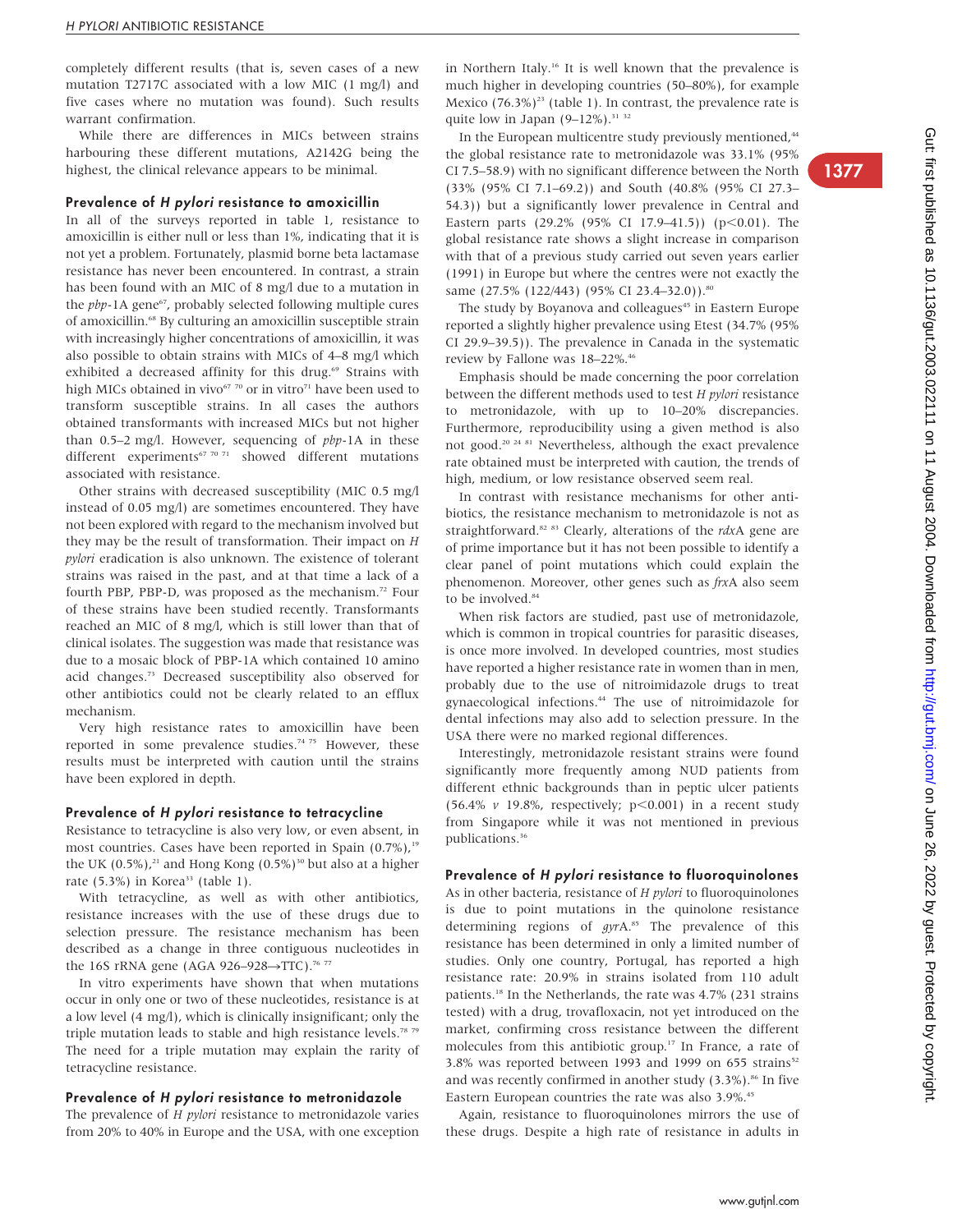Table 4 Helicobacter pylori eradication with triple therapy (proton pump inhibitor-amoxicillin-clarithromycin) according to clarithromycin susceptibility or resistance

| <b>Service Service Service Service Service</b> |  |  |
|------------------------------------------------|--|--|
|                                                |  |  |

|                             |                |                  | <b>Eradication rate</b> |                               |                             |
|-----------------------------|----------------|------------------|-------------------------|-------------------------------|-----------------------------|
| <b>Reference</b>            | Type of study  | <b>Treatment</b> | Overall                 | Clarithromycin<br>susceptible | Clarithromycin<br>resistant |
| Bago <sup>10</sup>          | Randomised     | OAC 1 week       | 84% (37/44)             | 89.7% (35/39)                 | $40\%$ (2/5)                |
| Bochenek <sup>94</sup>      | Randomised     | PAC 1 week       | 66.5% (137/206)         | 77.3% (130/182                | 29.1% (7/24)                |
| Ducons <sup>95</sup>        | Successive     | LAC 1 week       | 79% (79/100)            | 85.5% (77/90)                 | $20\%$ (2/10)               |
| Hoshiya <sup>%</sup>        | Not randomised | OAC, LAC 1 week  | 77.5% (83/107)          | 83.1% (79/95)                 | $33.3\%$ (4/12)             |
| Kalach <sup>97</sup> t      | Successive     | OAC, LAC 1 week  | 81.9% (50/61)           | 100% (50/50)                  | $0\%$ (0/11)                |
| Katelaris <sup>98</sup>     | Randomised     | PAC 1 week       | 80.4% (37/46)           | 86% (36/42)                   | $25\%$ (1/4)                |
| Kawabata <sup>99</sup>      | Randomised     | LAC, RAC 1 week  | 78% (135/173)           | 85.5% (130/152)               | $23.8\%$ (5/21)             |
| Kihira <sup>100</sup>       | Randomised     | <b>RAC</b>       | 92.6% (79/85)           | 96.3% (79/82)                 | $0\%$ (0/3)                 |
| Laine <sup>25</sup>         | Randomised     | <b>OAC</b>       | 85.8% (91/106)          | 94.6% (88/93)                 | $23\%$ (3/13)               |
| Lamouliatte <sup>101</sup>  | Randomised     | PAC 1 week       | 81.1% (82/101)          | 86% (82/95)                   | $0\%$ (0/6)                 |
| Lamouliatte <sup>102*</sup> | Randomised     | OAC 1 or 2 weeks | 48.3% (57/118)          | 80% (48/60)                   | $15.5\%$ (9/58)             |
| Lehman <sup>103</sup>       | Randomised     | LAC 2 weeks      | 72% (23/32)             | 87% (23/29)                   | $0\%$ (0/3)                 |
| Lind <sup>104</sup>         | Randomised     | OAC 1 week       | 95.7% (113/118)         | 97% (111/116)                 | $100\% (2/2)$               |
| McMahon <sup>105</sup>      | Not randomised | LAC 2 weeks      | 71.6% (38/53)           | 87.5% (35/40)                 | $23\%$ (3/13)               |
| Miki <sup>106</sup>         | Randomised     | OAC, R AC 1 week | 87% (120/138)           | 97.5% (119/122)               | $6.3\%$ (1/16)              |
| Murakami <sup>107</sup>     | Randomised     | RAC, LAC 1 week  | 85.3% (227/266)         | 94% (226/241)                 | $4\%$ (1/25)                |
| Peitz $108*$                | Randomised     | OAC 1 week       | 48.5% (17/35)           | 83% (10/12)                   | $30\%$ (7/23)               |
| Pilotto <sup>109</sup>      | Randomised     | PAC 1 week       | 85% (34/40)             | 87% (33/38)                   | $50\%$ (1/2)                |
| Poon <sup>110</sup>         | Randomised     | LAC 1 week       | 84% (37/44)             | 95% 37/39)                    | $0\%$ (0/5)                 |
| Tankovic <sup>111</sup>     | Successive     | OAC 1 week       | 67.6% (69/102)          | 79% (67/85)                   | $12\% (2/17)$               |
| Total                       |                |                  | 78.2% (1545/1975)       | 87.8% (1495/1702)             | 18.3% (50/273)              |

Children.

O, omeprazole; L, lanzoprazole; P, pantoprazole; C, clarithromycin; M, metronidazole; R, ranitidine; A, amoxicillin; PPI, proton pump inhibitor.

Portugal, children who were not treated with quinolones did not harbour any resistant strains.<sup>18</sup>

This also indicates the high risk of selection of resistant strains which may jeopardise the new promising fluoroquinolone based rescue therapies (proton pump inhibitoramoxicillin-levofloxacin or moxifloxacin).

### Prevalence of H pylori resistance to rifabutin

The prevalence of H pylori resistance to this group of antibiotics is not known but is probably extremely low as these drugs, until recently, were used only in a limited number of patients to treat mycobacterial infections. For example, Heep et al did not find a single resistant strain from 81 tested in 1999<sup>87</sup> in Germany and nor did Fujimura et al among 52 strains in Japan.<sup>88</sup> However, the use of these drugs could also lead to the emergence of resistant strains, as was observed in one case of treatment failure.<sup>89</sup> Again, resistance

is due to point mutations in the rpoB gene, as for other bacteria, and concerns all rifamycin drugs.<sup>90 91</sup>

#### Double resistant strains

As clarithromycin and metronidazole are the antibiotics most frequently used with amoxicillin, it was interesting to see if both resistances were evenly distributed. Most of the studies presented in tables 1 and 2 give an indication of the prevalence of these double resistant strains. It was found that they were twice as frequent as expected. However, given their proportion among the total number of strains, their prevalence is still low in Europe (0.8–9.1%) and in Asia (2–3%), and much higher in developing countries such as Mexico (18%). The situation is different after failure of a therapy using both clarithromycin and metronidazole, and up to 50% of strains may then harbour double resistance.<sup>50</sup>

Table 5 Helicobacter pylori eradication with triple therapy (proton pump inhibitor-clarithromycin-metronidazole) according to susceptibility or resistance to both antibiotics

|                            |               |                      |                 | <b>Eradication rate</b>     |                               |                             |                               |  |  |  |
|----------------------------|---------------|----------------------|-----------------|-----------------------------|-------------------------------|-----------------------------|-------------------------------|--|--|--|
| Reference                  |               |                      |                 | Metronidazole susceptible   |                               | Metronidazole resistant     |                               |  |  |  |
|                            | Type of study | Type of<br>treatment | Overall         | Clarithromycin<br>resistant | Clarithromycin<br>susceptible | Clarithromycin<br>resistant | Clarithromycin<br>susceptible |  |  |  |
| Bazzoli <sup>112</sup>     | Randomised    | <b>OCT</b>           | 91.3 % (21/23)  | $\Omega$                    | 18/18                         | 0/1                         | 3/4                           |  |  |  |
| Damman <sup>14</sup>       | Randomised    | <b>PCM</b>           | 85.1% (160/188) | 0/3                         | 123/125                       | 0/1                         | 37/59                         |  |  |  |
| Ellenrieder <sup>113</sup> | Successive    | <b>PCM</b>           | 92.8% (78/84)   | 2/3                         | 63/67                         | $\mathbf{O}$                | 13/14                         |  |  |  |
| Hurenkamp <sup>114</sup>   | Randomised    | <b>OCM</b>           | 100% (74/74)    | 1/1                         | 57/57                         | $\overline{0}$              | 16/16                         |  |  |  |
| Lind $^{25}$               | Randomised    | <b>OCM</b>           | 89.4% (102/114) | 4/6                         | 73/75                         | $\mathbf 0$                 | 25/33                         |  |  |  |
| Pilotto <sup>109</sup>     | Randomised    | <b>PCM</b>           | 82.8% (29/35)   | 2/3                         | 24/25                         | $\Omega$                    | 3/7                           |  |  |  |
| Poon <sup>110</sup>        | Randomised    | <b>LCM</b>           | 73.5% (25/34)   | 0/2                         | 15/16                         | 0/3                         | 10/13                         |  |  |  |
| Savarino <sup>115</sup>    | Randomised    | <b>OCM</b>           | 73.1% (30/41)   | 2/4                         | 18/20                         | 0/2                         | 10/15                         |  |  |  |
| Total                      |               |                      |                 | 50.0% (11/22)               | 97.0% (391/403) 0/7           |                             | 72.6% (117/161)               |  |  |  |

O, omeprazole; L, lanzoprazole; P, pantoprazole; C, clarithromycin; M, metronidazole; T, tinidazole.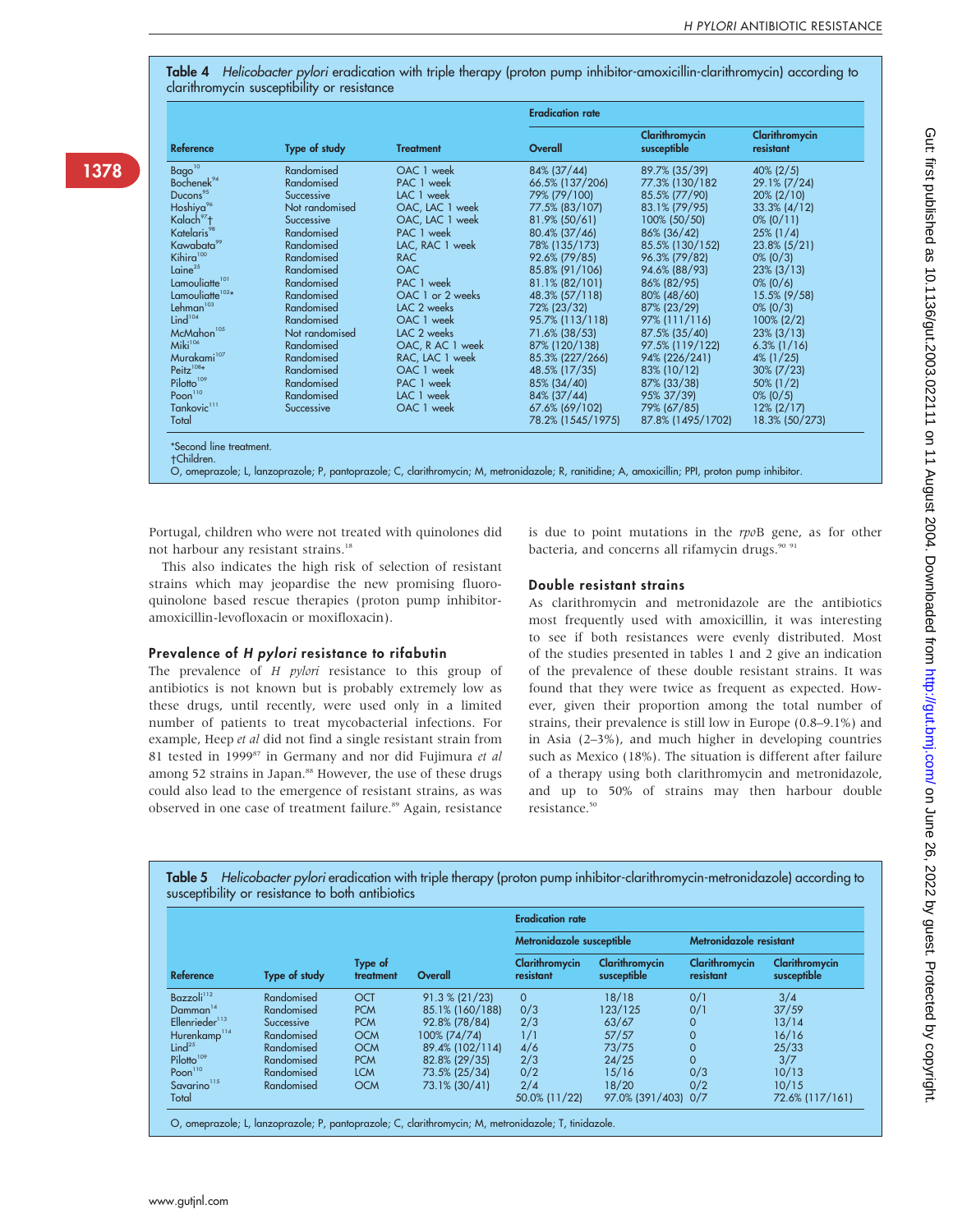Table 6 Helicobacter pylori eradication with triple therapy (ranitidine bismuth citrate-clarithromycin-metronidazole) according to susceptibility or resistance to both antibiotics

|                         |               |                      |               | <b>Eradication rate</b>     |                               |                             |                               |  |  |
|-------------------------|---------------|----------------------|---------------|-----------------------------|-------------------------------|-----------------------------|-------------------------------|--|--|
| Reference               |               |                      |               | Metronidazole susceptible   |                               | Metronidazole resistant     |                               |  |  |
|                         | Type of study | Type of<br>treatment | Overall       | Clarithromycin<br>resistant | Clarithromycin<br>susceptible | Clarithromycin<br>resistant | Clarithromycin<br>susceptible |  |  |
| Bardhan <sup>116</sup>  | Randomised    | <b>RBC-CM</b>        | 97.6% (41/42) | $\Omega$                    | 100% (32/32)                  | 0/1                         | 100% (9/9)                    |  |  |
| Savarino <sup>115</sup> | Randomised    | <b>RBC-CM</b>        | 97.2% (35/36) | 2/2                         | 100% (17/17)                  | $66\%$ (2/3)                | $100\%$ (14/14)               |  |  |
| Sung <sup>117</sup>     | Randomised    | <b>RBC-CM</b>        | 92.8% (52/56) | 1/1                         | 91.3% (21/23)                 | 0/1                         | 96.7% 30/31                   |  |  |
| Total                   |               |                      |               | $100\%$ (3/3)               | 97.2% (70/72)                 | $40\%$ (2/5)                | 98.1% (53/54)                 |  |  |

# CONSEQUENCES OF HELICOBACTER PYLORI RESISTANCE TO ANTIBIOTICS

Antibiotic resistance is important if it leads to treatment failure. We reviewed the clinical relevance in 1998 at a time when data on susceptibility testing were scarce.<sup>92</sup> One year later a systematic review was published based on data from 16 of 172 arms where proton pump inhibitor-clarithromycinamoxicillin therapy was given, and for which susceptibility testing was performed.<sup>93</sup> Table 4 is not a systematic review but presents data from 20 recent studies (1999–2003) and 1975 patients receiving the same treatment where susceptibility testing was performed. Unfortunately, these studies still represent a low proportion of the studies carried out (for example, 436 of 2751 patients among the French studies<sup>53</sup>) and sometimes the data are not presented in an adequate manner. A major difference in eradication rates was found: 87.8% when strains were clarithromycin susceptible compared with 18.3% when strains were clarithromycin resistant. The Mantel-Haenszel pooled odds ratio (OR) was highly significant (OR 24.5 (95% CI 17.2-35.0), p<0.001). It was 22.5 using the fixed effect model and 28.7 with the random effect model.

This 70% decrease in clinical success is higher than the 53% decrease reported in the meta-analysis by Houben and colleagues<sup>93</sup> and confirms the high clinical relevance of clarithromycin resistance. Fortunately, the prevalence of clarithromycin resistance is still low in many places, as shown in table 1, but deserves monitoring at least in some centres.

Conversely, these results indicate the high success rate of this treatment (87.8%) when strains are susceptible, regardless of the proton pump inhibitor, dosage of the different drugs, and duration of the treatment.

Data from eight studies where a nitroimidazole compound was administered with clarithromycin instead of amoxicillin were also reviewed (table 5). When considering nitroimidazole resistance alone, there was a 25% decrease in the success rate compared with nitroimidazole susceptible strains (72.6%  $v$  97%), which is identical to that observed by Houben and colleagues<sup>93</sup> indicating that nitroimidazole resistance is less clinically relevant than clarithromycin resistance. The Mantel-Haenszel pooled OR was 11.3 (95% CI 5.7–22.3; p<0.001). It was 10.4 using the fixed effect model and 9.8 with the random effect model.

Furthermore, in the context of this treatment, clarithromycin resistance seems to lead less often to treatment failure (50%  $\nu$  18.3%). A small number of strains were resistant to both antibiotics and none could be eradicated, reinforcing the fear of using this combination as a first line treatment because resistance to both drugs may be selected.

Few studies have used ranitidine bismuth citrate (RBC) instead of a proton pump inhibitor but data available indicate better efficacy of this combination, especially on metronidazole resistant strains (table 6). This result may be due to synergism between RBC and antibiotics.<sup>118</sup> Such a synergy may also exist when a bismuth based quadruple therapy is used.<sup>26 119</sup>

The combination of proton pump inhibitor-amoxicillinmetronidazole has also been used in six trials (table 7). For metronidazole susceptible strains, the eradication rate was similar to the association of amoxicillin-clarithromycin (susceptible strains: 89.4% v 87.8%) which is inferior to the combination with clarithromycin (when strains are also susceptible: 89.4%  $\nu$  97%; (p<0.001). A 25% drop in efficacy was also observed when strains were metronidazole resistant.

Interestingly, some authors compared a susceptibility testing strategy with an empirical treatment (table 8).

|                                               |  |  |  | Table 7 Helicobacter pylori eradication with triple therapy (proton pump inhibitor-amoxicillin-metronidazole) according to |  |  |
|-----------------------------------------------|--|--|--|----------------------------------------------------------------------------------------------------------------------------|--|--|
| susceptibility or resistance to metronidazole |  |  |  |                                                                                                                            |  |  |

|                             |                          | <b>Eradication rate</b> |                           |                         |  |  |  |  |
|-----------------------------|--------------------------|-------------------------|---------------------------|-------------------------|--|--|--|--|
| Reference                   | <b>Type of treatment</b> | Overall                 | Metronidazole susceptible | Metronidazole resistant |  |  |  |  |
| Bardhan <sup>120</sup>      | OAM 1 week               | 81.5% (274/336)         | 87% (233/266)             | 57% (41/70)             |  |  |  |  |
| Bayerdorffer <sup>121</sup> | OAM 1 week               | 88% (96/109)            | 91% (81/89)               | 75% (15/20)             |  |  |  |  |
| Isomoto <sup>122</sup>      | RAM 2 weeks              | 91.6% (33/36)           | 93% (27/29)               | $86\%$ (6/7)            |  |  |  |  |
| Lamouliatte $102*$          | OAM 2 weeks              | 69.8% (67/96)           | 81% (38/47)               | 59% (29/49)             |  |  |  |  |
| Murakami <sup>123*</sup>    | RAM 1 week               | 92.9% (79/85)           | 96.8% (61/63)             | 81.8% (18/22)           |  |  |  |  |
| Pilotto <sup>109</sup>      | PAM 1 week               | 85.2% (29/34)           | 96% (24/25)               | 56% (5/9)               |  |  |  |  |
| Total                       |                          | 83% (578/696)           | 89.4% (464/519)           | 64.4% (114/177)         |  |  |  |  |

O, omeprazole; P, pantoprazole; R, rabeprazole; M, metronidazole; A, amoxicillin.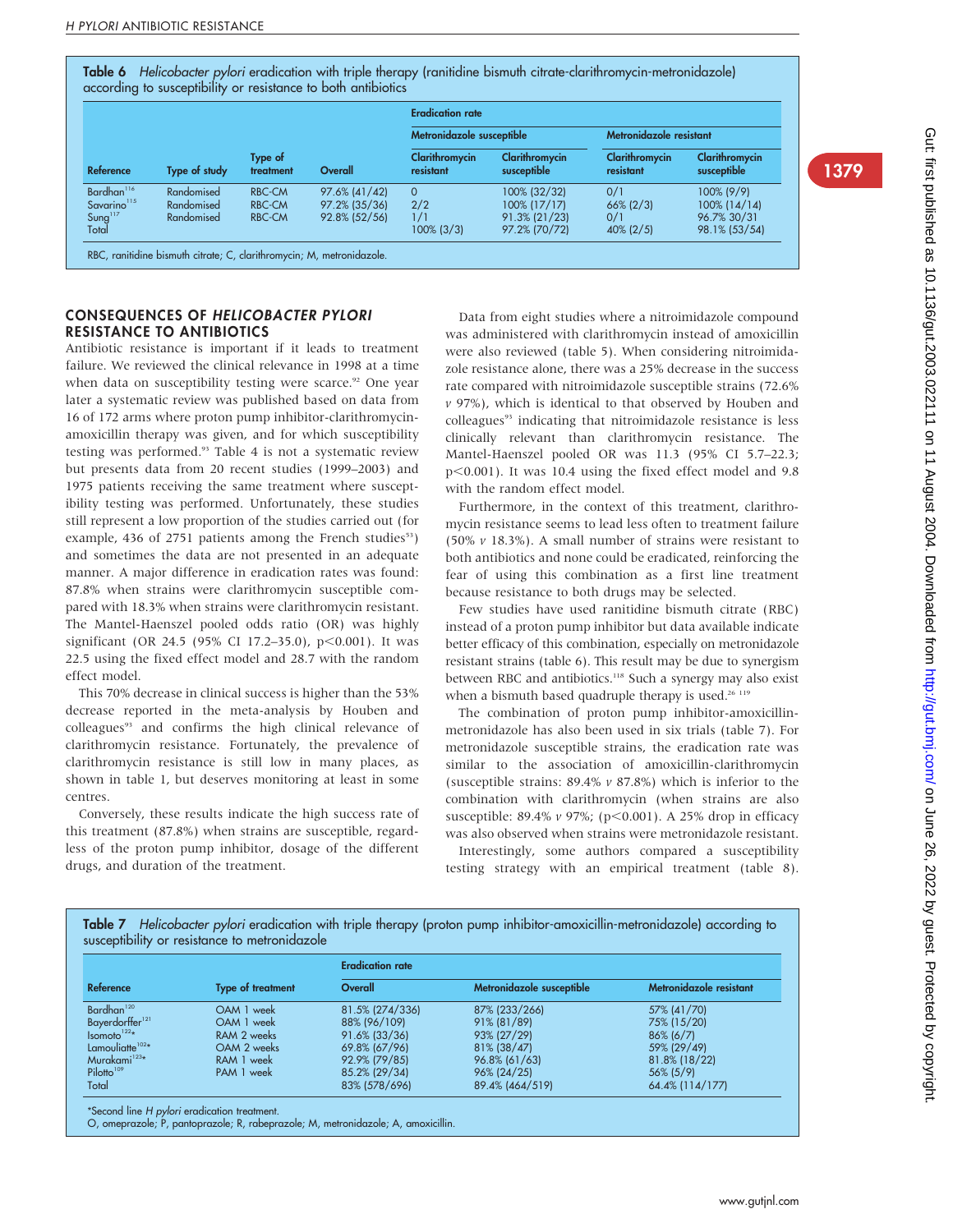Table 8 Comparison of an empirical treatment with a susceptibility testing strategy to eradicate Helicobacter pylori

|                              |                   |             | <b>Empirical treatment group</b> |           | Susceptibility testing group |       |           |  |
|------------------------------|-------------------|-------------|----------------------------------|-----------|------------------------------|-------|-----------|--|
|                              |                   |             | % eradication                    |           | % eradication                |       |           |  |
| Reference                    | <b>Treatment</b>  | $\mathbf n$ | IΠ                               | <b>PP</b> | lΠ<br>$\mathbf n$            |       | <b>PP</b> |  |
| Lamouliatte <sup>102</sup> t | OAM 2 weeks       | 57          | 63.2                             | 72.1      | 113                          | 74.3  | 78.3      |  |
| $Miwa^{124}$                 | <b>LAM</b>        | 39          | 92.4                             | 94.7      | 38                           | 81.6  | 83.3      |  |
| Neri <sup>125</sup>          | <b>OCA RBC-CT</b> | 116         | 67                               |           | 116                          | $76*$ |           |  |
| Romano <sup>126</sup>        | <b>OMC</b>        | 39          | 79.5                             | 77.5      | 40                           | 95    | 97.4      |  |
| Toracchio <sup>127</sup>     | <b>OMC</b>        | 56          | 75                               | 81        | 53                           | 91    | 98        |  |

Second line treatment.

O, omeprazole; A, amoxicillin; L, lanzoprazole; M, metronidazole; C, clarithromycin; T, tinidazole; RBC, ranitidine bismuth citrate.

ITT, intention to treat; PP, per protocol.

There was a marked advantage in using the susceptibility testing strategy in two studies. Indeed, the strategy depends very much on the treatment used. For Neri et al, an empirical treatment using RBC was the most efficient.<sup>125</sup>

# ADVANCES IN TESTING

Overwhelming evidence indicates that antibiotic resistance in H pylori is essentially due to chromosomal mutations. An important consequence of this finding is that transmission of resistance essentially occurs vertically from the organism in which the mutation appears to its descendants, and therefore a progressive increase in resistance is observed according to selection pressure rather than a rapid outbreak-like spread when resistance in plasmid borne. However, genetic exchanges seem to be numerous between different strains of H pylori and therefore the possibility of transmission of resistance does exist. This opportunity is probably on the decrease in our Western societies given that gastric infections are now essentially due to a unique strain. In vitro studies have shown, for example, that metronidazole resistance could be transmitted by transformation.<sup>128</sup>

The genes involved in mutations have been readily identified and presented earlier in this article. They are summarised in table 9. In most cases there is a limited number of point mutations which allows the development of molecular methods to be used for their detection.

The usual methods of phenotypic detection of resistance are still widely used. The recent European standardisation<sup>81</sup> has led to recommendation of a similar protocol to that of the US NCCLS. Given the important difference observed in MICs between clarithromycin susceptible and resistance strains, the simple and cheap disk diffusion method has been validated. The best results were obtained using an erythromycin disk.<sup>129</sup> New methods have been developed. These

| genetic events leading to antibiotic resistance in<br>Helicobacter pylori |                      |  |  |  |  |  |
|---------------------------------------------------------------------------|----------------------|--|--|--|--|--|
| Antibiotic group                                                          | <b>Gene involved</b> |  |  |  |  |  |
| Macrolides                                                                | $23S$ rrn            |  |  |  |  |  |
| Metronidazole                                                             | rdxA, frxA           |  |  |  |  |  |
| Quinolones                                                                | gyrA                 |  |  |  |  |  |
| Rifamycins                                                                | rpoB                 |  |  |  |  |  |
| Amoxicillin                                                               | $pbp-1A$             |  |  |  |  |  |
| Tetracycline                                                              | $16S$ rm             |  |  |  |  |  |

methods are essentially molecular methods given that point mutations are the unique mechanism of resistance in H pylori, and PCR based methods are most often used. These methods have been extensively reviewed in 2002 in this journal.<sup>130</sup> However, for metronidazole the complexity of the phenomenon does not allow this approach and a new phenotypic method has been proposed.

# Detection of clarithromycin resistance

Among the numerous methods described (table 10), the most promising for the future is application of real time PCR. The first apparatus, the Lightcycler, was designed to perform quantitative PCR146 but now has a major application in detecting point mutations. A technology named fluorescence resonance energy transfer (FRET) can be applied. In the first article by Gibson and colleagues<sup>140</sup> in 1999, a DNA double strand specific fluorophor SYBR Green 1 and a second fluor dye Cy5 on a probe were used to test  $H$  pylori strains. This method was then applied to gastric biopsies.<sup>141</sup> Later, another approach was used: in addition to the specific primers targeting 23S rDNA, two probes were designed: (1) a sensor probe 5' labelled with LC-Red 640 and 3' phosphorylated, which hybridises with the region containing the mutation site and  $(2)$  an anchor probe 3' labelled with fluorescein which hybridises three bases upstream from the former. When the anchor probe is excited, an energy transfer occurs to the sensor probe and a signal is emitted. After amplification, a melting step is performed which leads to different melting points for the wild-type and mutants.<sup>142-144</sup> This method allows detection of H pylori and determination of its clarithromycin susceptibility directly from biopsy specimens

## Table 10 Molecular methods for Helicobacter pylori testing of clarithromycin resistance

Based on amplification of 23S rRNA gene

- Sequencing<br>- RFLP (restriction fragment length polymorphism)<sup>131-132</sup>
- OLA (oligonucleotide ligation assay)<sup>133</sup>
- DEIA (DNA enzyme immunoassay)<sup>1</sup>
- PHFA (preferential homoduplex formation assay)<sup>136</sup>
- INNO-LiPA (line probe assay)<sup>13</sup>
- $-$  Mismatch PCR $1$
- DG-DGGE (double gradient-denaturing gradient gel electrophoresis)<sup>13</sup>
- FRET (fluorescence resonance energy transfer)<sup>140-144</sup>
- Based on hybridisation
- FISH assay (fluorescence in situ hybridisation assay)<sup>145</sup>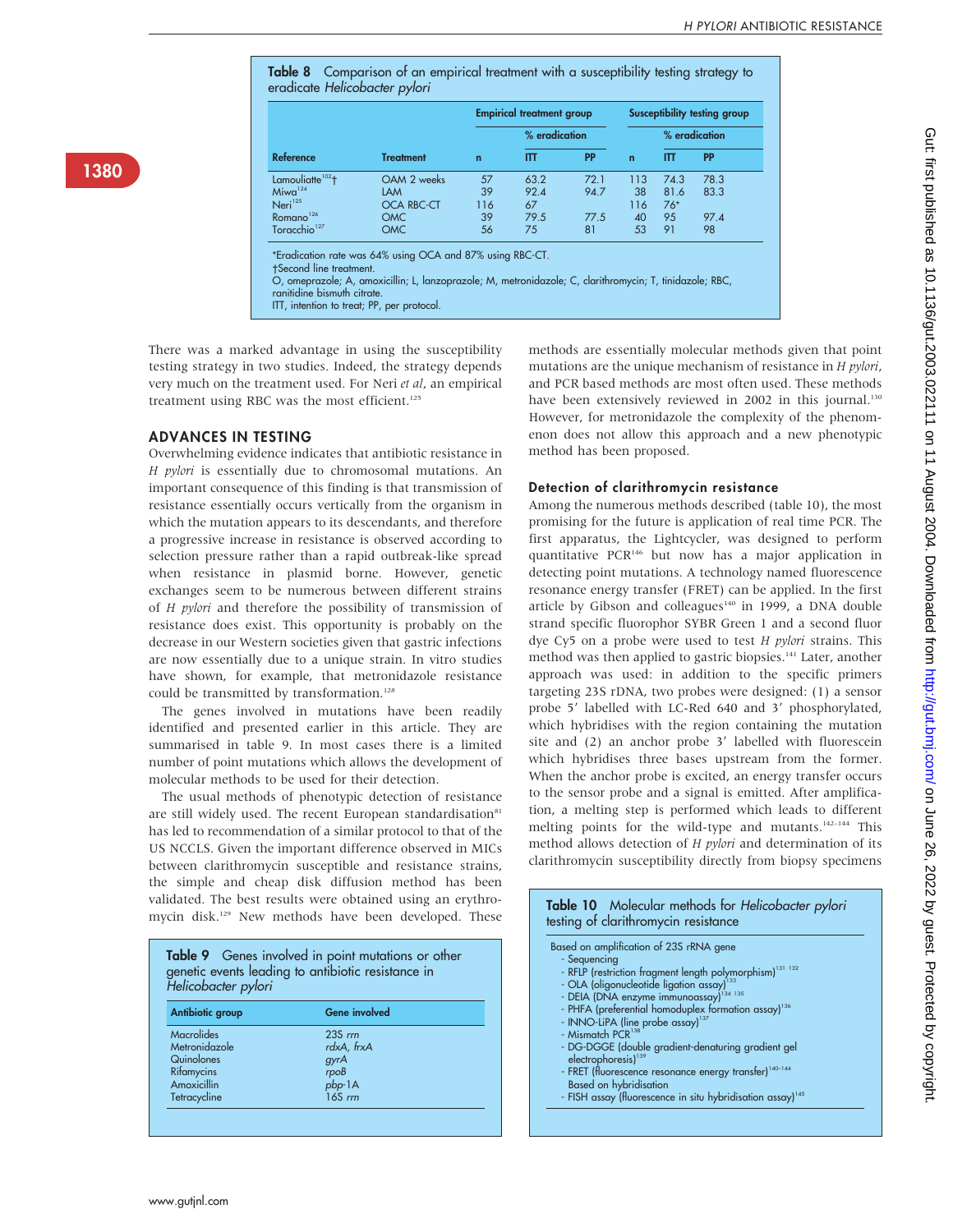in one reaction which takes two hours and limits the possibility of contamination with PCR products as the entire reaction occurs in the same tube. It has proven to be highly sensitive and specific. However, because there are not many 23S rRNA sequences from other helicobacters available in data banks, and because other helicobacters are seldom found, specificity among uncommon Helicobacter species has not been extensively tested.

A recent development is the application of this technology, not to gastric biopsy samples, but to stool samples, which offers a non-invasive method of performing susceptibility testing. Preliminary results have been presented<sup>147</sup> and look promising.

Additional progress for those using the more traditional PCR-RFLP method was the description of a new restriction enzyme allowing detection of the A2142C mutation.<sup>148</sup>

The possibility of detecting clarithromycin resistance without performing PCR also exists, by fluorescence in situ hybridisation (FISH). This method has been applied to the detection of H pylori and its clarithromycin resistance by Trebesius and colleagues.145 It consists of an rRNA based whole cell in situ hybridisation using a set of fluorescent labelled oligonucleotide probes. Labelling of intact single bacteria is monitored by fluorescence microscopy. This method allows detection of H pylori with a 16S rRNA probe labelled with the fluorochrome Cy3 (red) and of resistant mutants with a 23S rRNA probe labelled with fluorescein (green) simultaneously. This method proved to be sensitive and specific compared with standard methods of culture and susceptibility testing. No discrepant result was noted for 45 cases.149 In another study, there were 11 discrepant results among 69 cases. These cases corresponded to mixed infections with susceptible and resistant strains.<sup>150</sup> This method has the advantage of being independent of nucleic acid preparations, it is not prone to inhibition such as PCR, and is quick. It also allows visualisation of the bacteria, including coccoidal forms, and can be performed on paraffin embedded biopsy samples.151 A limitation could be the observer dependent result, and sometimes difficulty in reading.

All of the techniques described highlight the fact that mixed infections between clarithromycin susceptible and resistant bacteria are frequent. In a study performed in our laboratory, multiple genotypes were found in 21.1% of cases.143 Usually the essential part of the bacterial population corresponds to the susceptible genotype, indicating that resistance occurs spontaneously, remains at a low concentration, and is subsequently selected by administration of the drug.

#### Detection of metronidazole resistance

An interesting approach based on the detection of the RdxA protein by immunoblotting with specific rabbit anti-RdxA antibodies has been proposed.152 A 24 kDa immunoreactive band corresponding to the RdxA protein is observed in all metronidazole susceptible isolates while it is not found in most metronidazole resistant isolates. However, this band was present in approximately 10% of metronidazole resistant isolates in the two studies performed. Complementary experiments proved that these isolates contained mutations associated with inactivation of the  $rdxA$  gene.<sup>153</sup>

Despite this limit, this new approach looks promising, given the high discrepancies observed when using different phenotypic methods and even the lack of reproducibility with a given method.

# Detection of other resistances

Although the primary material for developing molecular tests for other antibiotics (tetracycline, quinolones, rifamycin) do exist, these tests have not yet been developed, probably because of the low frequency of resistant strains. Better knowledge of the  $pbp1$  gene domain where mutations occur<sup>154</sup> should help in developing a molecular method for the rare amoxicillin resistant H pylori.

#### **REFERENCES**

- 1 European Helicobacter pylori Study Group. Current European concepts in the management of Helicobacter pylori infection. The Maastricht consensus report. Gut 1997;41:8–13.
- 2 The report of the Digestive Health Initiative International Update on
- Helicobacter pylori. *Gastroenterology* 1997;**113**:S4–5.<br>3 **Lam SK**, Talley NJ. Report of the 1997 Asia Pacific Consensus Conference on the management of Helicobacter pylori infection. *J Gastroenterol Hepatol*<br>1998;**13**:1–12.
- 4 Hunt RH, Fallone CA, Thomson ABR. Canadian Helicobacter pylori Consensus Conference update: infections in adults. Can J Gastroenterol 1999;13:213–17.
- 5 Coelho LG, Leon-Barua R, Quigley EMM, et al. Latin-American consensus conference on Helicobacter pylori infection. Am J Gastroenterol 2000;95:2688–91.
- 6 Malfertheiner P, Mégraud F, O'Morain C, et al. Current concepts in the management of Helicobacter pylori infection—The Maastricht 2-2000 Consensus Report. Aliment Pharmacol Ther 2002;16:167–80.
- 7 Mégraud F, Lamouliatte H. The treatment of refractory Helicobacter pylori infection. Aliment Pharmacol Ther 2003;17:1333–43.
- 8 Mégraud F. Epidemiology and mechanism of antibiotic resistance in Helicobacter pylori. Gastroenterology 1998;115:1278–82.
- 9 Mégraud F, Hazell S, Glupczynski Y. Antibiotic susceptibility and resistance. In: Mobley HLT, Mendz GL, Hazell SL, eds. Helicobacter pylori: physiology
- and genetics. Washington, DC: ASM Press, 2001:511–30.<br>10 Boyanova L, Spassova Z, Krastev Z, *et al.* Characteristics and trends in macrolide resistance among Helicobacter pylori strains isolated in Bulgaria over four years. Diagn Microbiol Infect Dis 1999;34:309–13.
- 11 Bago J, Halle ZB, Strinic D, et al. The impact of primary antibiotic resistance on the efficacy of ranitidine bismuth citrate- vs. omeprazole-based one-week triple therapies in H. pylori eradication-a randomised controlled trial. Wien Klin Wochenschr 2002;114:448-53.
- 12 Mégraud F. Surveillance de la résistance de Helicobacter pylori aux antibiotiques. In: Surveillance nationale des maladies infectieuses 1998– 2000. St Maurice, France: Institut de Veille Sanitaire, 2003:327–9.
- 13 Wolle K, Leodolter A, Malfertheiner P, et al. Antibiotic susceptibility of Helicobacter pylori in Germany: stable primary resistance from 1995 to 2000. J Med Microbiol 2002;51:705–9.
- 14 Dammann HG, Folsch UR, Hahn EG, et al. Eradication of H. pylori. with pantoprazole, clarithromycin, and metronidazole in duodenal ulcer patients: a head-to-head comparison between two regimens of different duration, Helicobacter, 2000;5:41–51.
- 15 Toracchio S, Marzio L. Primary and secondary antibiotic resistance of Helicobacter pylori strains isolated in central Italy during the years 1998– 2002. Dig Liver Dis 2003;35:541–5.
- 16 Pilotto A, Rassu M, Leandro G, et al. Prevalence of Helicobacter pylori resistance to antibiotics in Northeast Italy: a multicentre study. GISU. Interdisciplinary Group for the Study of Ulcer. Dig Liver Dis 2000;32:763-8.
- 17 Debets-Ossenkopp YJ, Herscheid A, Pot RGJ, et al. Prevalence of Helicobacter pylori resistance to metronidazole, clarithromycin, amoxicillin, tetracycline and trovafloxacin in The Netherlands. J Antimicrob Chemother  $1999^{7}43.511 - 15$
- 18 Cabrita J, Oleastro M, Matos R, et al. Features and trends in Helicobacter pylori antibiotic resistance in Lisbon area, Portugal (1990–1999). Antimicrob Chemother 2000;46:1029-31.
- 19 Cuchi Burgos E, Forne Bardera M, Quintana Riera S, et al. Evolution of the sensitivity of 235 strains of Helicobacter pylori from 1995 to 1998 and impact of antibiotic treatment Enferm Infecc Microbiol Clin 2002;20:157–60.
- 20 Mégraud F, Lehn N, Lind T, et al. Antimicrobial susceptibility testing of Helicobacter pylori in a large multicentre trial: the MACH 2 study. Antimicrob Agents Chemother 1999;43:2747–52.
- 21 Parsons HK, Carter MJ, Sanders DS, et al. Helicobacter pylori antimicrobial resistance in the United Kingdom: the effect of age, sex and socio-economic status. Aliment Pharmacol Ther 2001;15:1473–8.
- 22 Teare L, Peters T, Saverymuttu S, et al. Antibiotic resistance in Helicobacter pylori. Lancet 1999;353:242.
- 23 Torres J, Camorlinga-Ponce M, Perez-Perez G, et al. Increasing multidrug resistance in Helicobacter pylori strains isolated from children and adults in Mexico. J Clin Microbiol 2001;39:2677–80.
- 24 Osato MS, Reddy R, Reddy SG, et al. Pattern of primary resistance of Helicobacter pylori to metronidazole or clarithromycin in the United States. Arch Intern Med 2001;161:1217–20.
- 25 Laine L, Fennerty MB, Osato M, et al. Esomeprazole-based Helicobacter pylori eradication therapy and the effect of antibiotic resistance: results of<br>three US multicentre, double-blind trials. A*m J Gastroenterol* 2000;95:3393–8.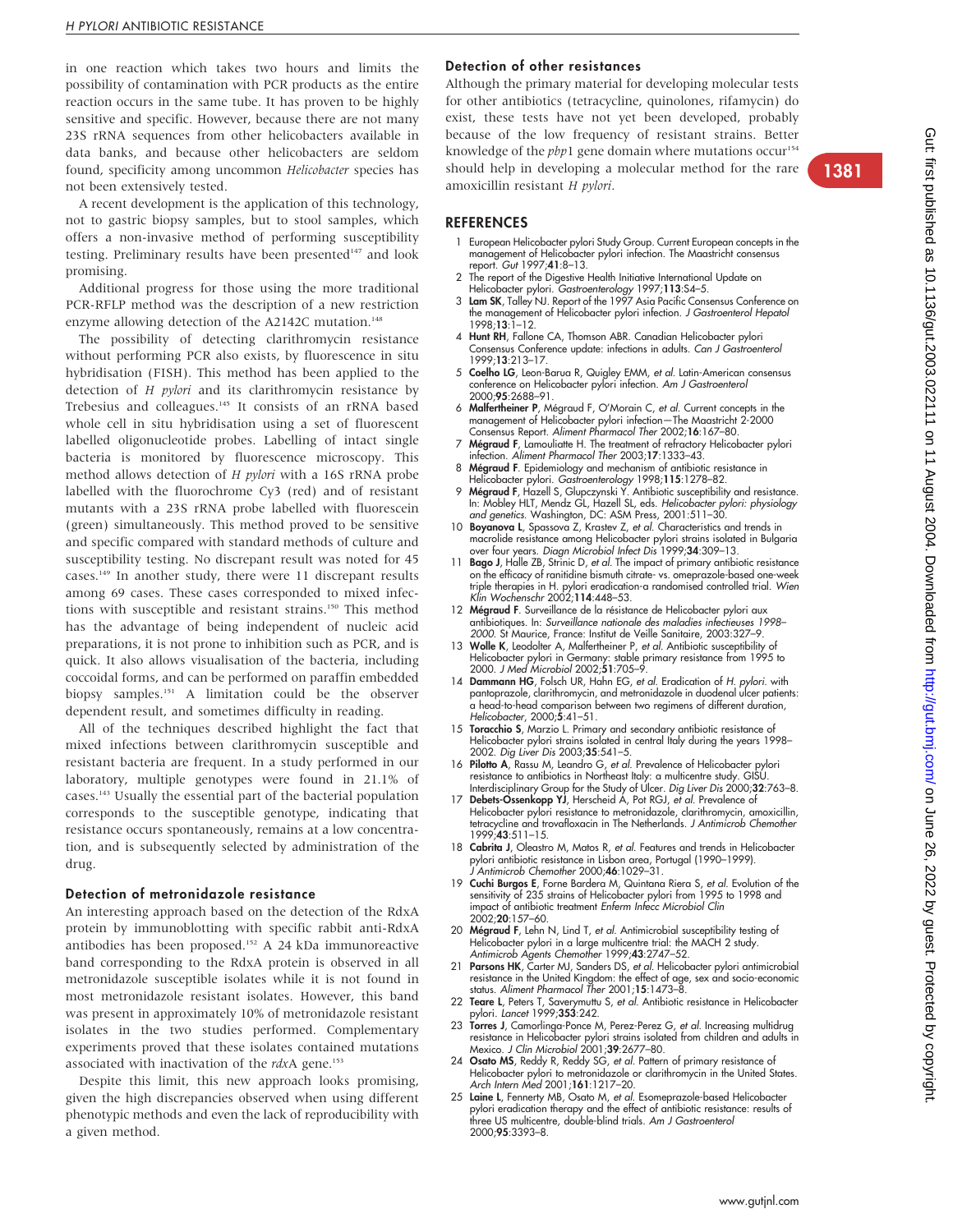- 26 Laine L, Hunt R, El-Zimaity H, et al. Bismuth-based quadruple therapy using a single capsule of bismuth biskalcitrate, metronidazole, and tetracycline given with omeprazole versus omeprazole, amoxicillin, and clarithromycin for eradication of Helicobacter pylori in duodenal ulcer patients: a prospective, randomized, multicentre, North American trial. Am J Gastroenterol 2003;98:562–7.
- 27 Prazeres Magalhaes P, De Magalhaes Queiroz DM, Campos Barbosa DV, et al. Helicobacter pylori primary resistance to metronidazole and
- clarithromycin in Brazil. Antimicrob Agents Chemother 2002;46:2021–3. 28 Mohammadi M, Doroud D, Massarrat S, et al. Clarithromycin resistance in Iranian H. pylori strains before introduction of clarithromycin. Helicobacter 2003;8:79–80.
- 29 Samra Z, Shmuely H, Niv Y, et al. Resistance of Helicobacter pylori isolated in Israel to metronidazole, clarithromycin, tetracycline, amoxicillin and cefixime. J Antimicrob Chemother 2002;49:1023–6.
- 30 Ling TKW, Leung WK, Lee CC, et al. The antimicrobial susceptibility of Helicobacter pylori in Hong Kong (1997–2001). Helicobacter 2002;7:327–9.
- 31 Perez Aldana L, Kato M, Nakagawa S, et al. The relationship between consumption of antimicrobial agents and the prevalence of primary Helicobacter pylori resistance. Helicobacter 2002;7:306–9.
- 32 Kato M, Yamaoka Y, Kim JJ, et al. Regional differences in metronidazole resistance and increasing clarithromycin resistance among Helicobacter pylori isolates from Japan. *Antimicrob Agents Chemother*<br>2000;**44**:2214–16.
- 33 Kim JJ, Reddy R, Lee M, et al. Analysis of metronidazole, clarithromycin and tetracycline resistance of Helicobacter pylori isolates from Korea. J Antimicrob Chemother 2001;47:459–61.
- 34 Eun CS, Han DS, Park JY, et al. Changing pattern of antimicrobial reistance of Helicobacter pylori in Korean patients with peptic ulcer diseases. J Gastroenterol 2003;38:436–41.
- 35 Teo EK, Fock KM, Ng TM, *et al. Metronidazole-resistant Helicobacter pylori*<br>in an urban Asian population. *J Gastroenterol Hepatol* 2000;15:494–7.<br>36 Lui SY, Yeoh KG, Ho B. Metronidazole-resistant Helicobacter pylori i
- prevalent in patients with nonulcer dyspepsia than in peptic ulcer patients in a multiethnic Asian population. J Clin Microbiol 2003;41:5011–14.
- 37 Fraser AG, Moore L, Hackett M, et al. Helicobacter pylori treatment and antibiotic susceptibility: results of a five-year audit. Aust N Z J Med 1999;29:512–16.
- 38 Crone J, Granditsch G, Huber WD, et al. Helicobacter pylori in children and adolescents: increase of primary clarithromycin resistance, 1997–2000.<br>*J Pediatr Gastroenterol Nutr* 2003;**36**:368–71.
- 39 Bontems P, Devaster JM, Corvaglia L, et al. Twelve year observation of primary and secondary antibiotic-resistant Helicobacter pylori strains in children. Pediatr Infect Dis J 2001;20:1033–8.
- Boyanova L, Koumanova R, Gergova G, et al. Prevalence of resistant Helicobacter pylori isolates in Bulgarian children. J Med Microbiol 2002;51:786–90.
- 41 Kalach N, Gergeret M, Benhamou PH, et al. High levels of resistance to metronidazole and clarithromycin in Helicobacter pylori strains in children. J Clin Microbiol 2001;39:394–7.
- 42 Dzierzanowska-Fangrat K, Rozynek E, Jozwiak P, et al. Primary resistance to clarithromycin in clinical strains of Helicobacter pylori isolated from children in Poland. Int J Antimicrob Agents 2001;18:387–90.
- 43 Lopez-Brea M, Martinez MJ, Domingo D, et al. A 9 year study of clarithromycin and metronidazole resistance in Helicobacter pylori from<br>Spanish children. *J Antimicrob Chemother* 2001;**48**:295–7.
- 44 **Glupczynski Y**, Mégraud F, Lopez-Brea M, *et al.* European multicenter<br>survey of *in vitro* antimicrobial resistance in Helicobacter pylori. *Eur J Clin* Microbiol Infect Dis 2000;11:820–3.
- 45 Boyanova L, Mentis A, Gubina M, et al. The status of antimicrobial resistance of Helicobacter pylori in eastern Europe. Clin Microbiol Infect 2002;8:388–96.
- 46 Fallone CA. Epidemiology of the antibiotic resistance of Helicobacter pylori in Canada. Can J Gastroenterol 2000;14:879–82.
- 47 Taneike I, Goshi S, Tamura Y, et al. Emergence of clarithromycin-resistant Helicobacter pylori (CRHP) with a high prevalence in children compared with their parents. Helicobacter 2002;7:297–305.
- 48 Loivukene K, Maaroos HI, Kolk H, et al. Prevalence of antibiotic resistance of Helicobacter pylori isolates in Estonia during 1995–2000 in comparison to the consumption of antibiotics used in treatment regimens. Clin Microbiol Infect 2002;8:598–603.
- 49 Cars O, Mölstad S, Melander Z. Variation in antibiotic use in the European Union. Lancet 2001;357:1851–3.
- 50 Heep M, Kist M, Strobel S, et al. Secondary resistance among 554 isolates of Helicobacter pylori after failure of therapy. Eur J Clin Microbiol Infect Dis 2000;19:538–41.
- 51 Laurent J, Mégraud F, Fléjou JF, et al. A randomized comparison of four omeprazole-based triple therapy regimens for the eradication of Helicobacter pylori in patients with non-ulcer dyspepsia. Aliment Pharmacol Ther 2001;15:1787–93.
- 52 Birac C, Bouchard S, Camou C, et al. Six year follow-up of resistance to antibiotics of Helicobacter pylori in Bordeaux, France. Gut 1999;45(suppl 3):A107.
- 53 Broutet N, Tchamgoue S, Pereira E, *et al.* Risk factors for failure of<br>Helicobacter pylori therapy-results of an individual data analysis of 2751<br>patients. *Aliment Pharmacol Ther* 2003;17:99–109.
- 54 Kist M, Glocker E, Wolf B, et al. ResiNet-A nationwide German sentinel study on development and risk factors of antimicrobial resistance in Helicobacter pylori. Helicobacter 2003;8:465.
- 55 Broutet N, Marais A, Lamouliatte H de Mascarel A, et al. cagA status and eradication treatment outcome of anti-Helicobacter pylori triple therapies in<br>non-ulcer dyspeptic patients. *J Clin Microbiol* 2001;**39**:1319–22.
- 56 Katicic M, Ticak M, Kalenic S, et al. Sensitivity of Helicobacter pylori to metronidazole and macrolides in GERD/NUD and peptic ulcer patients with Helicobacter pylori eradication failure. Helicobacter 2003;8:471.
- 57 Mégraud F. Helicobacter pylori and macrolides. In: Schönfeld W, Kirst HA, eds. Macrolide antibiotics. Berlin: Birkhäuser Verlag, 2002:243-60.
- 58 Debets-Ossenkopp YJ, Brinkman AB, Kuipers EJ, et al. Explaining the bias in the 23S rRNA gene mutations associated with clarithromycin resistance in clinical isolates of Helicobacter pylori. Antimicrob Agents Chemother 1998;42:2749–51.
- 59 Mégraud F, Camou-Juncas C, Occhialini A, et al. Helicobacter pylori resistance levels to clarithromycin remain stable. Gastroenterology 1996;110:A192.
- 60 Hulten K, Gibreel A, Sköld O, et al. Macrolide resistance in Helicobacter pylori: Mechanism and stability in strains from clarithromycin-treated patients. Antimicrob Agents Chemother 1997;41:2550–3.
- 61 Xia H, Buckley M, Keane CT, et al. Clarithromycin resistance in Helicobacter pylori: prevalence in untreated dyspeptic patients and stability in vitro. J Antimicrob Chemother 1996;37:473–81.
- 62 Fontana C, Favaro M, Minelli S, et al. New site of modification of 23S rRNA associated with clarithromycin resistance of Helicobacter pylori clinical isolates. Antimicrob Agents Chemother 2002;46:3765–9.
- 63 Alarcon T, Vega AE, Domingo D, et al. Clarithromycin resistance among Helicobacter pylori strains isolated from children: prevalence and study of mechanism of resistance by PCR-restriction fragment length polymorphism analysis. J Clin Microbiol 2003;41:486–99.
- 64 Umegaki N, Shimoyama T, Nishiya D, et al. Clarithromycin-resistance and point mutations in the 23S rRNA gene in Helicobacter pylori isolates from<br>Japan. *J Gastroenterol Hepatol* 2000;**15**:906–9.
- 65 Kim KS, Kang JO, Eun CS, et al. Mutations in the 23S rRNA gene of Helicobacter pylori associated with clarithromycin resistance. J Korean Med Sci 2002;17:599–603.
- 66 Yang YJ, Yang JC, Jeng YM, et al. Prevalence and rapid identification of clarithromycin-resistant Helicobacter pylori isolates in children. Pediatr Infect Dis J 2001;20:662-6.
- 67 Gerrits MM, Schuijffel D, van Zwet AA, et al. Alterations in penicillin-binding protein 1A confer resistance to  $\beta$ -lactam antibiotics in Helicobacter pylori. Antimicrob Agents Chemother 2002;46:2229–33.
- 68 **van Zwet AA**, Vandenbroucke-Grauls CM, Thijs JC, *et al.* Stable amoxcillin<br>resistance in Helicobacter pylori. *Lancet* 1998;3**52**:1595.<br>69 **Deloney CR**, Schiller NL. Characterization of an *in vitro*-selected amoxicil
- resistant strain of Helicobacter pylori. Antimicrob Agents Chemother 2000;44:3368–73.
- 70 Okamoto T, Yoshiyama H, Nakazawa T, et al. A change in PBP1 is involved in amoxicillin resistance of clinical isolates of Helicobacter pylori. J Antimicrob Chemother 2002;50:849-56.
- Paul R, Postius S, Melchers K, et al. Mutations of the Helicobacter pylori genes rdxA and pbp1 cause resistance against metronidazole and amoxicillin. Antimicrob Agents Chemother 2001;45:962–5.
- 72 Dore MP, Graham DY, Sepulveda AR. Different penicillin-binding protein profiles in amoxicillin-resistant Helicobacter pylori. Helicobacter 1999;4:154–61.
- 73 Kwon DH, Dore MP, Kim JJ, *et al*. High-level β-lactam resistance associated<br>with acquired multidrug resistance in Helicobacter pylori. *Antimicrob Agents<br>Chemother 2003;*47:2169–78.
- 74 Godoy APO, Ribeiro ML, Benvengo YHB, et al. Analysis of antimicrobial susceptibility and virulence factors in Helicobacter pylori clinical isolates. BMC Gastroenterol 2003;3:20.
- 75 Wu H, Shi XD, Wang HT, et al. Resistance of Helicobacter pylori to metronidazole, tetracycline and amoxicillin. J Antimicrob Chemother 2000;46:121–3.
- 
- 76 T**rieber CA**, Taylor DE. Mutations in the 16S rRNA genes of Helicobacter<br>pylori mediate resistance to tetracycline. *J Bacteriol* 2002;**184**:2131–40.<br>77 **Gerrits MM**, de Zoete MR, Arents NL, *et al.* 16S rRNA mutation-m tetracycline resistance in Helicobacter pylori. Antimicrob Agents Chemother 2002;46:2996–3000.
- 78 Dailidiene D, Bertoli MT, Miciuleviciene J, et al. Emergence of tetracycline resistance in Helicobacter pylori: multiple mutational changes in 16S ribosomal DNA and other genetic loci. Antimicrob Agents Chemother 2002;46:3940–6.
- 79 Gerrits MM, Berning M, Van Vliet AH, et al. Effects of 16S rRNA gene mutations on tetracycline resistance in Helicobacter pylori. Antimicrob Agents Chemother 2003;47:2984-6.
- 80 European Study Group on Antibiotic Susceptibility of Helicobacter pylori.<br>Results of a Multicentre European Survey in 1991 of metronidazole<br>resistance in Helicobacter pylori. *Eur J Clin Microbiol Infect Dis*<br>1992;**9**:7
- 81 Glupczynski Y, Broutet N, Cantagrel A, et al. Comparison of the E test and agar dilution method for antimicrobial susceptibility testing of Helicobacter pylori. Eur J Clin Microbiol Infect Dis 2002;21:549–52.
- 82 Mendz GL, Mégraud F. Is the molecular basis of metronidazole resistance in microaerophilic organisms understood? Trends Microbiol 2002;10:370.
- 83 Chisholm SA, Owen RJ. Mutations in Helicobacter pylori rdxA gene sequences may not contribute to metronidazole resistance. J Antimicrob Chemother 2003;51:995-9.
- 84 Marais A, Bilardi C, Cantet F, et al. Characterization of the genes rdxA and frxA involved in metronidazole resistance in Helicobacter pylori. Res Microbiol 2003;154:137–44.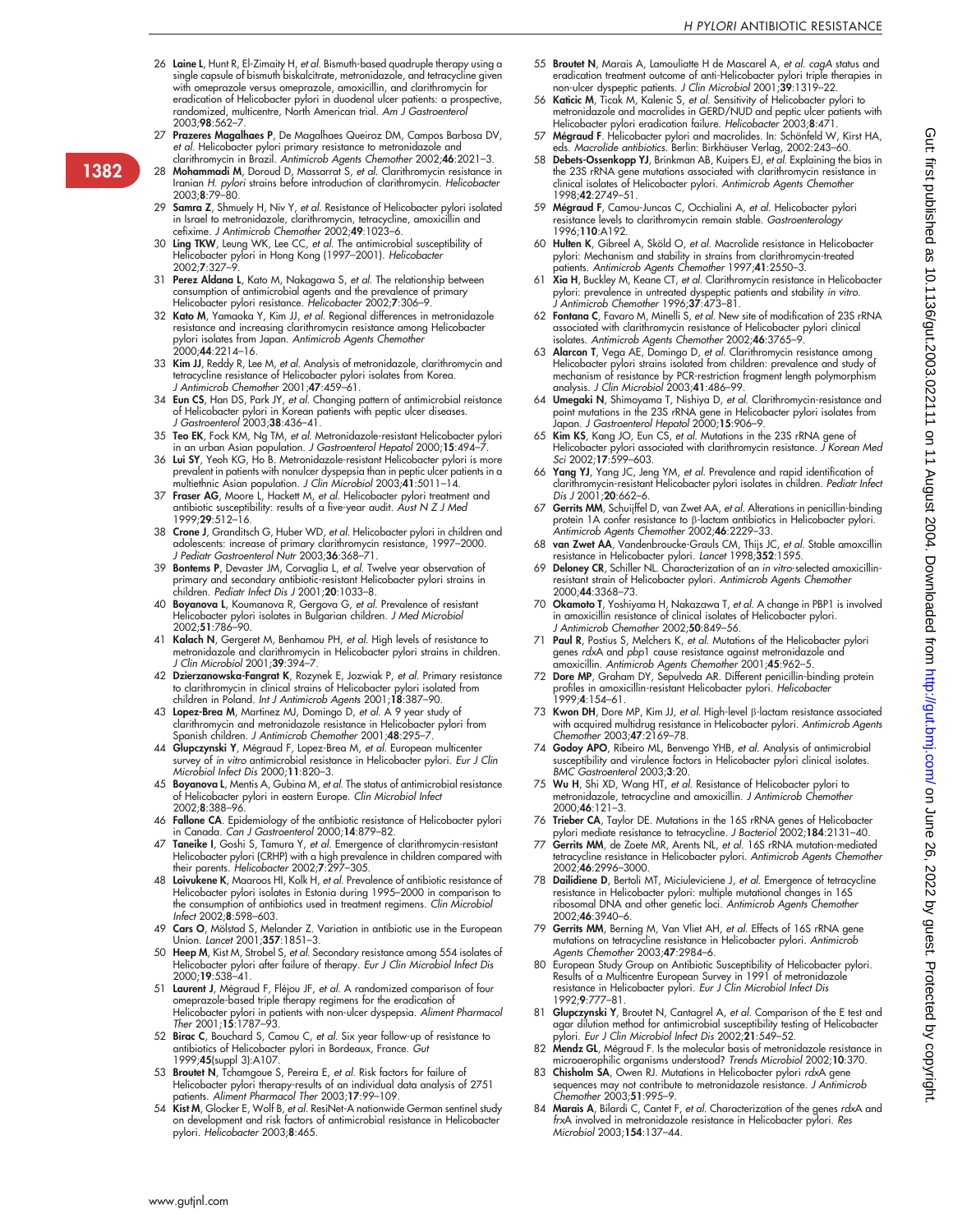- 85 Moore RA, Beckthold B, Wong S, et al. Nucleotide sequence of the gyrA gene and characterization of ciprofloxacin-resistant mutants of Helicobacter
- pylori. Antimicrob Agents Chemother 1995;**39**:107–11.<br>86 **Tankovic J**, Lascols C, Sculo Q, et al. Single and double mutations in gyrA but not in gyrB are associated with low- and high-level fluoroquinolone resistance in Helicobacter pylori. Antimicrob Agents Chemother 2003;47:3942–4.
- 87 Heep M, Beck D, Bayerdorffer E, et al. Rifampin and rifabutin resistance mechanism in Helicobacter pylori. Antimicrob Agents Chemother 1999;43:1497–9.
- 88 **Fujimura S**, Kato S, Kawamura T, *et al. In vitro* activity of rifampicin against<br>Helicobacter pylori isolated from children and adults. *J Antimicrob*<br>Ch*emother 2002;49:541–3.*
- 89 **Heep M**, Rieger U, Beck D, *et al.* Mutations in the beginning of the *rpo*B gene<br>can induce resistance to rifamycins in both Helicobacter pylori and Mycobacterium tuberculosis. Antimicrob Agents Chemother 2000;44:1075–7.
- 90 Heep M, Beck D, Bayerdorffer E, et al. Rifampin and rifabutin resistance mechanism in Helicobacter pylori. Antimicrob Agents Chemother 1999;43:1497–9.
- 91 **Heep M**, Rieger U, Beck D, *et al. Mutations in the beginning of the rpoB gene*<br>can induce resistance to rifamycins in both Helicobacter pylori and<br>*Mycobacterium tuberculosis. Antimicrob Agents Chemother* 2000;44:1075–7.
- 92 Mégraud F, Doermann HP. Clinical relevance of resistant strains of Helicobacter pylori: a review of current data. Gut 1998;43:S61–5.
- 93 Houben MHMG, van de Beek D, Hensen EF, et al. A systematic review of
- Helicobacter pylori eradication therapy the impact of antimicrobial<br>resistance on eradication rates. Aliment Pharmacol Ther 1999;13:1047–55.<br>**94 Bochenek WJ**, Peters S, Fraga PD, *et al.* Helicobacter pylori Pantoprazole metronidazole, or amoxicillin in patients with peptic ulcer disease: results of<br>two double-blind, randomized studies, Helicobacter 2003;**8**:626–42.
- 95 Ducons JA, Santolaria S, Guirao R, et al. Impact of clarithromycin resistance on the effectiveness of a regimen for Helicobacter pylori: a prospective study of 1-week lansoprazole, amoxycillin and clarithromycin in active peptic ulcer. Aliment Pharmacol Ther 1999;13:775–80.
- 96 Hoshiya S, Watanabe K, Tokunaga K, et al. Relationship between eradication therapy and clarithromycin-resistant Helicobacter pylori in Japan. J Gastroenterol 2000;35:10–14.
- 97 Kalach N, Benhamou PH, Campeotto F, et al. Clarithromycin resistance and eradication of Helicobacter pylori in children. Antimicrob Agents Chemother 2001;45:2134–5.
- 98 Katelaris PH, Forbes GM, Talley NJ, et al. A randomized comparison of quadruple and triple therapies for Helicobacter pylori eradication: the QUADRATE study. Gastroenterology 2002;123:1763–9.
- 99 Kawabata H, Habu Y, Tomioka H, et al. Effect of different proton pump inhibitors, differences in CYP2C19 genotype and antibiotic resistance on the eradication rate of Helicobacter pylori infection by a 1-week regimen of proton pump inhibitor, amoxicillin and clarithromycin. Aliment Pharmacol Ther 2003;17:259–64.
- 100 Kihira K, Satoh K, Saifuku K, et al. Rabeprazole, amoxycillin and low- or high-dose clarithromycin for cure of Helicobacter pylori infection. Aliment Pharmacol Ther 2000;14:1083–7.
- 101 Lamouliatte H, the Aquitaine Gastro Association, Samoyeau R, et al. Double vs. single dose of pantoprazole in combination with clarithromycin and amoxycillin for 7 days, in eradication of Helicobacter pylori in patients with non-ulcer dyspepsia. Aliment Pharmacol Ther 1999;13:1523–30.
- Lamouliatte H, Mégraud F, Delchier JC, et al. Second-line treatment for failure to eradicate Helicobacter pylori: a randomized trial comparing four treatment strategies. Aliment Pharmacol Ther 2003;18:791–7.
- 103 Lehmann FS, Drewe J, Terracciano L, et al. Effect of ornidazole and clarithromycin resistance on eradication of Helicobacter pylori in peptic ulcer disease. Aliment Pharmacol Ther 2000;14:305–9.
- 104 Lind T, Mégraud F, Unge P, et al. The MACH2 study: role of omeprazole in eradication of Helicobacter pylori with 1-week triple therapies.<br>*Gastroenterology* 1999;**116**:248–53.
- 105 McMahon BJ, Hennessy TW, Bensler JM, et al. The relationship among previous antimicrobial use, antimicrobial resistance, and treatment outcomes for Helicobacter pylori infections. Ann Intern Med 2003;139:463-9
- 106 Miki I, Aoyama N, Sakai T, et al. Impact of clarithromycin resistance and CYP2C19 genetic polymorphism on treatment efficacy of Helicobacter pylori infection with lansoprazole- or rabeprazole-based triple therapy in Japan.<br>*Eur J Gastroenterol Hepatol* 2003;**15**:27–33.
- 107 Murakami K, Sato R, Okimoto T, et al. Eradication rates of clarithromycinresistant Helicobacter pylori using either rabeprazole or lansoprazole plus amoxicillin and clarithromycin. Aliment Pharmacol Ther 2002;16:1933-8.
- 108 Peitz U, Sulliga M, Wolle K, *et al.* High rate of post-therapeutic resistance<br>after failure of macrolide-nitroimidazole triple therapy to cure Helicobacter pylori infection: impact of two second-line therapies in a randomized study. Aliment Pharmacol Ther 2002;16:315–24.
- 109 Pilotto A, Leandro G, Franceschi M, et al. The effect of antibiotic resistance
- on the outcome of three 1-week triple therapies against Helicobacter pylori.<br>Aliment Pharmacol Ther 1999;13:667–73.<br>110 **Poon SK**, Chang CS, Su J, et al. Primary resistance to antibiotics and its<br>clinical impact on the eff
- 111 **Tankovic J**, Lamarque D, Lascols C, *et al.* Impact of Helicobacter pylori<br>resistance to clarithromycin on the efficacy of the omeprazole-amoxicillinclarithromycin therapy. Aliment Pharmacol Ther 2001;15:707-13.
- 112 Bazzoli F, Zagari M, Pozzato P, et al. Evaluation of short-term low-dose triple therapy for the eradication of Helicobacter pylori by factorial design in<br>a randomized, double-blind, controlled study. *Aliment Pharmacol Ther* 1998;12:439–45.
- 113 Ellenrieder V, Boeck W, Richter C, et al. Prevalence of resistance to clarithromycin and its clinical impact on the efficacy of Helicobacter pylori eradication. Scand J Gastroenterol 1999;34:750-6.
- 114 Hurenkamp GJ, van der Ende A, Grundmeijer HG, et al. Equally high efficacy of 4, 7 and 10-day triple therapies to eradicate Helicobacter pylori infection in patients with ulcer disease. Aliment Pharmacol Ther 2000;14:1065–70.
- 115 Savarino V, Zentilin P, Pivari M, et al. The impact of antibiotic resistance on the efficacy of three 7-day regimens against Helicobacter pylori. Aliment Pharmacol Ther 2000;14:893–900.
- 116 Bardhan KD, Morton D, Perry MJ, et al. Ranitidine bismuth citrate with clarithromycin alone or with metronidazole for the eradication of Helicobacter pylori. Aliment Pharmacol Ther 2001;15:1199–204.
- 117 Sung JJY, Chn FKL, Wu JCY, et al. One-week ranitidine bismuth citrate in combinations with metronidazole, amoxycillin and clarithromycin in the<br>treatment of Helicobacter pylori infection: the RBC-MACH study. *Aliment*<br>*Pharmacol Ther* 1999;**13**:1079–84.
- 118 Mégraud F, Roberts P, Williamson R. Ranitidine bismuth citrate can help to overcome Helicobacter pylori resistance to clarithromycin in vivo. Helicobacter 2000;5:222–6.
- 119 O'Morain C, Borody T, Farley A, et al. Efficacy and safety of single-triple capsules of bismuth biskalcitrate, metronidazole and tetracycline, given with omeprazole, for the eradication of Helicobacter pylori: an international multicentre study. Aliment Pharmacol Ther 2003;17:415–20.
- 120 Bardhan K, Bayerdorffer E, Veldhuyzen Van Zanten SJ, et al. The HOMER Study: the effect of increasing the dose of metronidazole when given with omeprazole and amoxicillin to cure Helicobacter pylori infection. Helicobacter 2000;5:196–201.
- 121 Bayerdorffer E, Lonovics J, Dite P, et al. Efficacy of two different dosage regimens of omeprazole, amoxycillin and metronidazole for the cure of Helicobacter pylori infection. Aliment Pharmacol Ther 1999;13:1639–45.
- 122 Isomoto H, Inoue K, Furusu H, et al. High-dose rabeprazole-amoxicillin versus rabeprazole-amoxicillin-metronidazole as second-line treatment after failure of the Japanese standard regimen for Helicobacter pylori infection. Aliment Pharmacol Ther 2003;18:101–7.
- 123 Murakami K, Sato R, Okimoto T, et al. Eradication rates of clarithromycinresistant Helicobacter pylori using either rabeprazole or lansoprazole plus amoxicillin and clarithromycin. Aliment Pharmacol Ther 2002;16:1933–8.
- 124 Miwa H, Nagahara A, Kurosawa A, et al. Is antimicrobial susceptibility testing necessary before second-line treatment for Helicobacter pylori infection? Aliment Pharmacol Ther 2003;17:1545–51.
- 125 Neri M, Milano A, Laterza F, et al. Role of antibiotic sensitivity testing before first-line Helicobacter pylori eradication treatments. Aliment Pharmacol Ther 2003;18:821–7.
- 126 Romano M, Iovene MR, Montella F, et al. Pretreatment antimicrobialsusceptibility testing in the eradication of H. pylori infection.<br>Am J Gastroenterol 2000;**95**:3317–18.
- Toracchio S, Cellini L, Di Campli E, et al. Role of antimicrobial susceptibility testing on efficacy of triple therapy in Helicobacter pylori eradication. Aliment Pharmacol Ther 2000;14:1639–43.
- 128 Hua JS, Zheng PY, Fong TK, et al. Helicobacter pylori acquisition of metronidazole resistance by natural transformation in vitro. World J Gastroenterol 1998;4:385–7.
- 129 Grignon B, Tankovic J, Mégraud F, *et al*. Validation of diffusion methods for<br>macrolide susceptibility testing of Helicobacter pylori. *Microb Drug Res* 2002;8:61–6.
- 130 Owen RJ. Molecular testing for antibiotic resistance in Helicobacter pylori. Gut 2002;50:285-9.
- 131 Versalovic J, Shortridge D, Kliber K, et al. Mutations in 23S rRNA are associated with clarithromycin resistance in Helicobacter pylori. *Antimicrob*<br>Agents Chemother 1996;**40**:477–80.
- 132 Occhialini A, Urdaci M, Doucet-Populaire F, et al. Macrolide resistance in Helicobacter pylori: rapid detection of point mutations and assays of macrolide binding to ribosomes. Antimicrob Agents Chemother 1997;41:2724–8.
- 133 Stone GG, Shortridge D, Versalovic J, et al. A PCR-oligonucleotide ligation assay to determine the prevalence of 23S rRNA gene mutations in clarithromycin-resistant Helicobacter pylori. Antimicrob Agents Chemother 1997;41:712–14.
- 134 Pina M, Occhialini A, Monteiro L, et al. Detection of point mutations associated with resistance of Helicobacter pylori to clarithromycin by<br>hybridization in liquid phase. J Clin Microbiol 1998;36:3285–90.<br>135 Marais A, Monteiro L, Occhialini A, *et al.* Direct detection of Helicobacter
- pylori resistance to macrolides by a polymerase chain reaction/DNA<br>enzyme immunoassay in gastric biopsy specimens. *Gut* 1999;4**4**:463–7.<br>136 **Maeda S**, Yoshida H, Matsunaga H, *et al.* Detection of clarithromycin-
- resistant H. pylori strains by a preferential homoduplex formation assay. J Clin Microbiol 2000;38:210–14.
- 137 van Doorn LJ, Debets-Ossenkopp YJ, Marais A, et al. Rapid detection, by PCR and reverse hybridization, of mutations in the Helicobacter pylori 23S rRNA gene, associated with macrolide resistance. *Antimicrob Agents*<br>Chemother 1999;**43**:1779–82.
- 138 Alarcón T, Domingo D, Prieto N, et al. PCR using 3'-mismatched primers to detect A2142C mutation in 23S rRNA conferring resistance to clarithromycin in Helicobacter pylori clinical isolates. J Clin Microbiol 2000;38:923-5
- Scarpellini P, Carrera P, Cavallero A, et al. Direct detection of Helicobacter pylori mutations associated with macrolide resistance in gastric biopsy